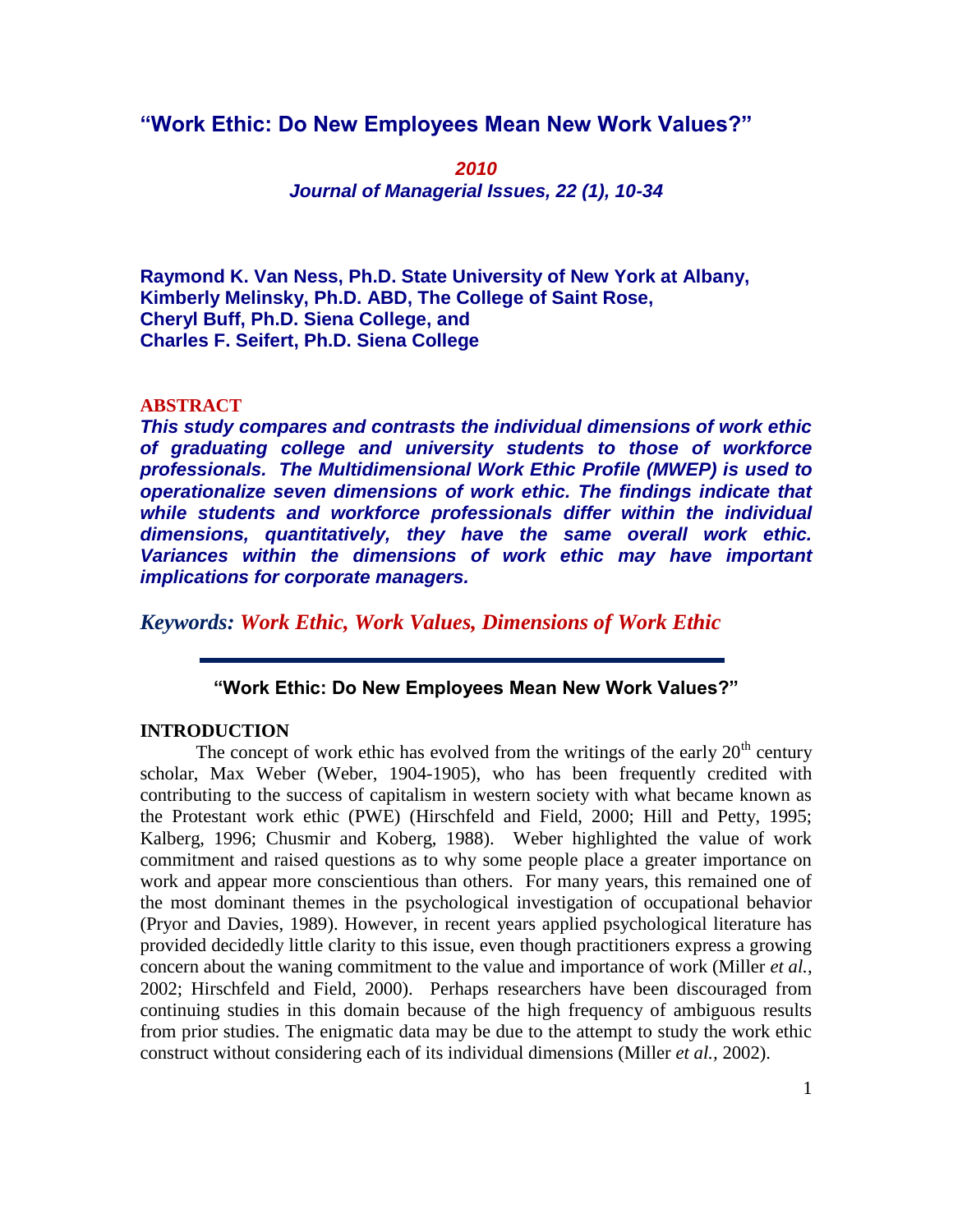Challenging as it may be, more empirical research and scientific theory of work ethic is needed. Greater understanding of the desires, requirements, and work-related values of the newest generation of employees may provide a win-win opportunity where both employers and employees benefit. Conversely, the adverse consequences of a knowledge shortfall are enormous. Mismatches between job design and employees will negatively affect job attitudes (Porter, 1969), which in turn may affect a firm"s ability to compete. Understanding the values of employees is a requirement for any company that wishes to operate with vigor and vitality (Ralston *et al.,* 1997) and it offers potential benefits to an entire society (Hansen, 1963) as healthy organizations can translate into economically prosperous cultures (Hofstede, 1984). Key to the future success of any company is its ability to manage, train, develop, and reward (Vroom, 1960) a satisfied (Herzberg, 1968) and motivated workforce (Lawler, 1968) at all levels of its organization. This cannot be accomplished unless changes in work-related values are understood. Interestingly, while most organizations have human resource management policies and procedures that mirror the company"s culture (Jain, 1990) and are influenced by the root national culture (Hofstede, 1983), they are not always attuned to the values of the changing workforce (Smola and Sutton, 2002).

While the existence of differences in the overall work ethic between established workers and new employees is generally accepted (Hirschfeld and Field, 2000; Loscocco and Kalleberg, 1988), the degree and extent to which they differ is not fully understood (Cherrington *et al.,* 1979). Our literature review yielded a wide range of studies that found differences in the work ethic of younger and older people (Loscocco and Kalleberg, 1988; Cherrington, 1977; Cherrington *et al.,* 1979; Taylor and Thompson, 1976). However, findings may be incomplete or misleading since they focus on only one or two dimensions of work ethic (Miller *et al.,* 2002). **Differentiation** 

Our investigation differs from related studies in that we compare each of the distinctive dimensions of work ethic of individuals about to begin their professional careers to those already working in those careers. Our study also differs from those involving psychological contracts, organizational commitment, or generational differences. For example, psychological contracts are general perceptions of an exchange agreement between two parties (De Meuse *et al.,* 2001; Rousseau, 1998). Chris Argyris introduced the term "psychological contract" in 1960, as a broad reference to a set of expectations between an employee and his/her employer. Since many organizations are no longer willing or able to meet these expectations the traditional psychological contract is in a transient state (Guest, 1998; Anderson and Schalk, 1998). In other words, organizational changes are influencing psychological contracts and these are not necessarily directly related to the individual dimensions of work ethic.

Organizational commitment was initially conceptualized as an individual"s internalization of an organization"s goals and values and the willingness to work toward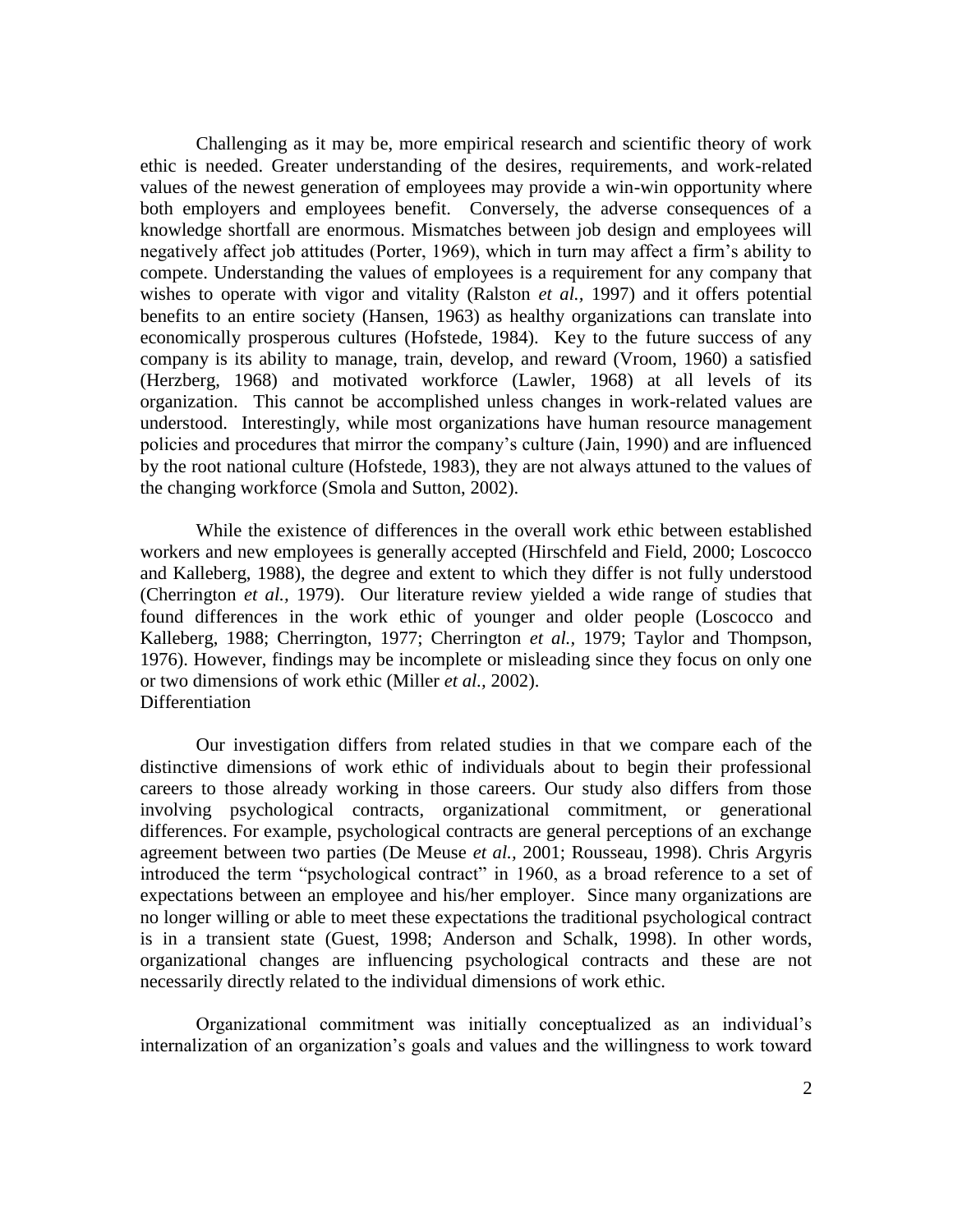achievement of those goals (Porter *et al.*, 1974). Later, it was reinterpreted as a manifestation of multiple commitments to various groups within an organization (Reicher, 1985). Organizational commitment is of keen interest to many researchers since it has been linked to positive job performance (Fiorito *et al.,* 2007; Hunt, 1994). However, critics believe that the construct has insufficient theoretical grounding (Fiorito et al., 2007) which may explain why it has been studied without yielding a consensus as to its dynamic processes (Lorence and Mortimer, 1985). Some studies suggest that a person"s organizational commitment is measurably influenced by the perception of organizational fit (Ravlin, *et al.,* 2006). While this may be influenced by an individual"s work ethic, it is not a measure of work ethic.

The literature is rich with studies of generational differences. Generational groups are comprised of individuals who share a set of significant life experiences that are relatively constantly over the course of their lives (Smola and Sutton, 2002). Generational differences have linked to variations in ideas, values, and behaviors (Callahan, 2008) including the demonstration of respect for authority and loyalty to institutions (Kupperschmidt, 2000). Some studies have found that older workers are more satisfied in their jobs and presumably are more committed to their work (Wright and Hamilton, 1978). However, while there is sufficient evidence to conclude that common life experiences influence overall behaviors and values (Payne *et al*., 1973), few studies related to work values, have sufficiently investigated the individual components (Miller *et al.,* 2002). These individual components are the centerpiece of our study.

## **Seven Dimensions of Work Ethic**

In order to study work ethic within the context of Max Weber"s original ideas, it must be disentangled from other work-related concepts. To accomplish this objective we adopted a measure introduced by Miller, *et al*., 2002. The measure, Multidimensional Work Ethic Profile (MWEP), has seven Weber-associated dimensions: Leisure, Wasted Time, Self-Reliance, Work Centrality, Delay of Gratification, Belief in Hard Work, and Morality/Ethics (Miller *et al.*, 2002). We used "career status" as a generic classification and within this, we investigated two populations: workforce professionals and college/university students. The MWEP was used to operationalize the responses. (See Figure I).



# **FIGURE 1**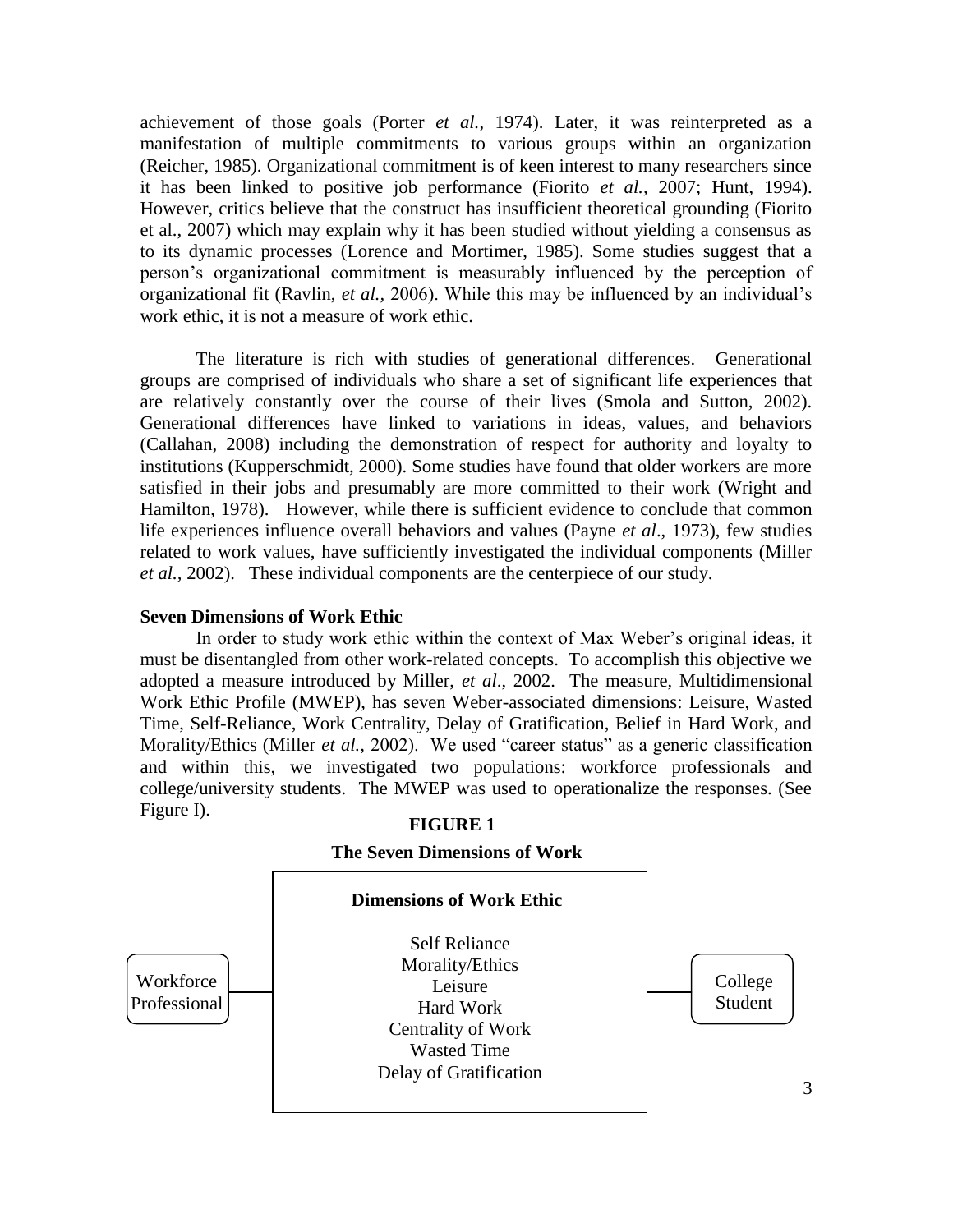*Self-Reliance.* Self-reliance may be particularly prudent for individuals who are not yet established in their careers since it is conceivable that they will be observed more closely than established professionals. It may be necessary for them to quickly demonstrate the ability to work independently, particularly given a business environment of weakening long-term commitments between employees and employers. Some literature suggests that young people understand the new environment and accept the idea that they must be self-reliant. For instance, a sampling of college seniors assessing perceptions of career self-reliance found that seniors believe that traditional career paths are a thing of the past and that career self-reliance is essential in the modern world (Brown, 2005). Even earlier studies seem to affirm the commitment of younger workers to self-reliance as they exhibit a strong propensity for self-expression and a desire to have more responsibility, to make influential decisions, and to function autonomously (Taylor and Thompson, 1976; Buchholz, 1978a; Cherrington, 1977).

Not all studies found a strong desire for self-reliance among students. For example, Owens (1980) presented students with two different ideologies – one that emphasized the traditional American work ethic and one that stressed a less individualistic and more communal orientation. Students were asked to choose which they preferred. Findings in that study suggested that Americans, particularly college students, were shifting to a new communitarian ideology and away from independence/self-reliance. Notwithstanding the Owens study, we believe the overall findings suggest the following is hypothesis:

*Hypothesis (1): Career status will have a significant effect on the dimension of selfreliance, such that college students will have a higher mean score in self-reliance than workforce professionals.*

MWEP sample self-reliance questions **(There were 10 questions.) (7-point Likert scale Strongly Disagree to Strongly Agree)**  *To be truly successful, a person should be self-reliant Self-reliance is the key to being successful People would be better off if they depended on themselves* 

*Morality/Ethics.* The term morality evolved from the Latin word moralis, while ethics is associated with a Greek-rooted word, ethos. Loosely translated, each is a reference to issues surrounding the character, customs, and matters of behavior. Occasionally, morality is used to describe how people act, while ethics is used to define the study of behavior standards, specifically rules of right and wrong (Gbadamosi, 2004). More frequently, however, the terms ethics and morality are used interchangeably as a way of referring to the manner in which people act or are expected to act. In this study of work ethic, "morality and ethics" are combined to describe the belief in a just and moral existence (Miller *et al.,* 2002).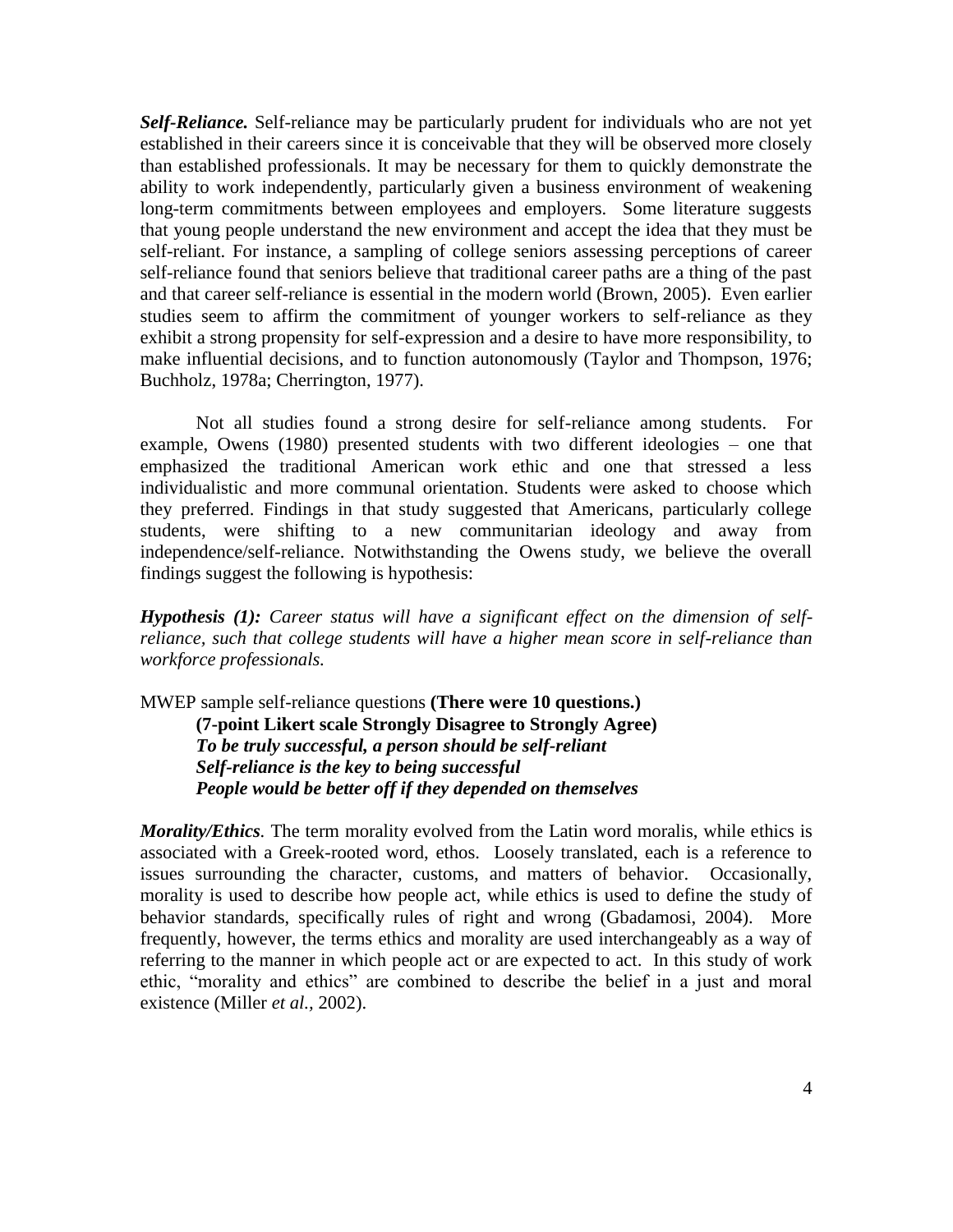Morality/Ethics literature with students as subjects has received considerable attention. Recent examples include moral reasoning and moral development of students (Bruess and Pearson, 2002; Pearson and Bruess, 2001; Snodgrass and Behling, 1996; Venezia, 2005), academic ethics (Gbadamosi, 2004), academic dishonesty (Rawwas *et al.,* 2004), and ethical decision making (Nill and Schibrowsky, 2005). The college experience has been identified as having a major influence on moral reasoning in both traditional and non-traditional students (McCarthy *et al.,* 2002). Educational intervention can positively impact moral reasoning as was shown in a study that explored the use of a cognitive development approach and its affect on police trainees and students of criminal justice (Morgan *et al.,* 2000).

Based on the literature, we conclude that morality/ethics is strengthened by the college experience and continues to develop in the workforce professional. Therefore we hypothesize:

*Hypothesis (2): Career status will have a significant effect on the dimension of morality/ethics, such that workforce professionals will have a higher mean score in morality/ethics than college students.*

# MWEP sample Morality/Ethics questions **(There were 10 questions.)** *One should always take responsibility for one's actions. One should always do what is right and just One should not pass judgment until one has heard all the facts*

*Leisure.* Historically, waking hours have been dichotomized such that total time minus working time is equal to leisure or, at least, non-working time (Feldman and Hornik, 1981). Understanding work-leisure relationships require a clear distinction between leisure potential, leisure activity, and leisure orientation (Shamir and Ruskin, 1983). Leisure potential is the flexibility to do what one wishes to do when he or she wishes to do it (Parker, 1981). Leisure activity is participating in a non-working activity and leisure orientation is the desire to participate in non-working activities. In the context of this study, references to leisure are meant to refer to leisure orientation (i.e., the importance that individuals place on leisure/non-work activities).

Some research suggests that an individual who is highly motivated to seek leisure activities would receive less fulfillment from the work that he or she performs than the individual who has a low interest in leisure activities. In other words, a strong pro-leisure orientation may be the antithesis of a strong pro-work ethic (Buchholz, 1978a; Miller *et al.,* 2002; Weber, 1905). Other studies find that a high leisure orientation and a high work ethic are not necessarily opposite ends of a spectrum (Furnham and Rose, 1987; Furnham, 1990; Tang, 1993; Pryor and Davies, 1989). These studies propose that individuals who receive fulfillment from work are not necessarily excluded from receiving fulfillment from leisure activities and vice versa. Thus, one could have a strong leisure ethic as well as a strong work ethic.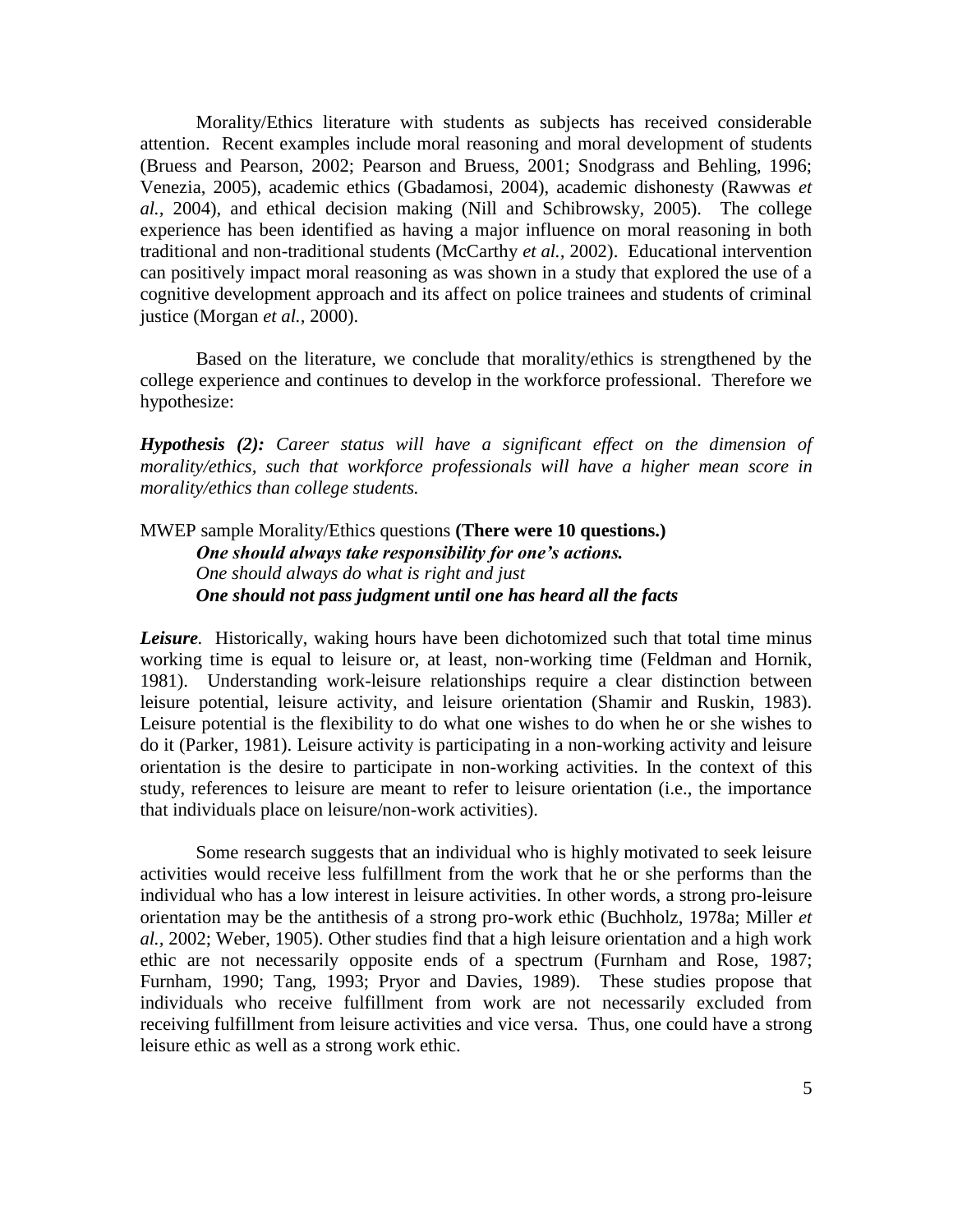Although the literature reveals some contradictory findings, we believe the overall evidence supports the following hypothesis:

*Hypothesis (3): Career status will have a significant effect on the dimension of leisure, such that college students will have a higher mean score in leisure than that of workforce professionals.*

MWEP sample Leisure questions (**There were 10 questions.)** *Life would be more meaningful if we had more leisure time. I would prefer a job that allowed me to have more leisure time. The more time I can spend in leisure activity, the better I feel.* 

*Hard Work.* In the context of this study, hard work is a belief that one can become a better person and achieve his or her objectives through a commitment to the value and importance of work. An individual committed to hard work can overcome almost any obstacle, can achieve personal goals, and become a better person (Miller, *et al.,* 2002). He or she has the primary responsibility for fulfilling personal objectives such as the desire for success and the accumulation of material wealth (Buchholz, 1978a). Furnham (1984) found that individuals who subscribe to the tenants of the Protestant work ethic are strongly predisposed to a hard work commitment and Buchholz (1978b) found that hard work is a belief system almost indistinguishable from other belief systems such as Marxist-related and the humanistic.

It is possible that older and younger employees have different perception of what actually comprises hard work, thus their behaviors and responses may be skewed. Nonetheless, Miller *et al.* (2002) found that their student population had a lower mean score in hard work than their workforce population. Cherrington (1977), performing a work values study on workforce professionals throughout various industries, found that hard work and pride in craftsmanship were not as important to younger workers, compared to older workers. Interestingly, Smola and Sutton (2002), in their generational study of work values, found that the younger generations tended to believe that working hard was indicative of their value. Although there have been conflicting findings, we believe the weight of the work would suggest support the following hypothesis:

*Hypothesis (4): Career status will have a significant effect on the dimension of hard work, such that workforce professionals will have a higher mean score in hard work than college students.*

MWEP sample Hard Work questions (**There were 10 questions.)** *Nothing is impossible if you work hard enough. Working hard is the key to being successful. If one works hard enough, one is likely to make a good life for oneself.*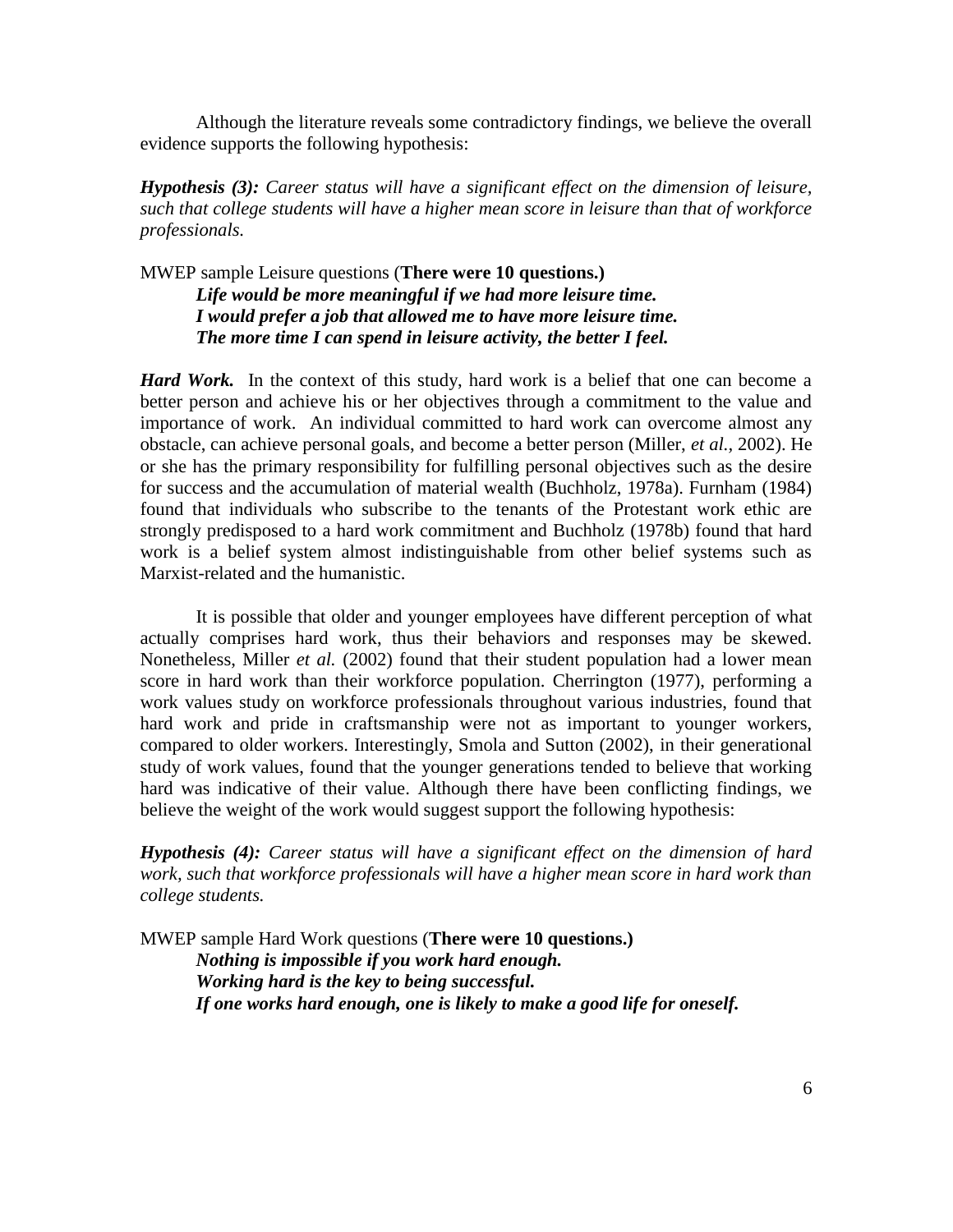*Centrality of Work.* Centrality of Work refers to the importance that an individual places on his or her opportunity to work. It transcends the need and/or desire for compensation and represents a major frame of reference in ones self-identification (Hirschfeld and Field, 2000). A study by Pryor and Davies (1989) investigated the actual work centrality concept and focused on three conceptualizations. First, is the belief that work is good and it provides dignity (Buchholz, 1976), second, work centrality is a residual concept (i.e., the less interested one is in non-work activities the greater the centrality of work) (Pryor, 1987) and third, the affective interest one has in the work, the passion for the process (Dubin *et al.,* 1975). The Pryor and Davies (1989) study did not establish a strong relationship between the three conceptualizations and work centrality, thus many questions remain.

A study of work ethic across career stages discovered significant differences in multiple dimensions of work ethic; however, it found no evidence to suggest differences in centrality of work (Pogson *et al.,* 2003). However, an earlier study by van der Velde, Feij and van Emmerik (1998) suggests that there is a connection between age and centrality of work. Their research involved studying three age groups of young adults – 18-year-olds, 22-year-olds, and 26-year olds. They concluded that each group became more work centered over time. Smola and Sutton (2000) found that younger generations were less likely to believe that work should be a central part of their life. Based on the results of this literature, albeit somewhat contradictory, the following is hypothesized:

*Hypothesis (5): Career status will have a significant effect on the dimension of centrality of work, such that workforce professionals will have a higher mean score in centrality of work than college students.*

MWEP sample Centrality of Work questions (**There were 10 questions.)** *I feel uneasy when there is little work for me to do. I feel content when I have spent the day working. Even if I were financially able, I would not stop working.* 

*Wasted Time.* Wasted time in this context refers to a continuum with one end representing a high commitment to time management in order to maximize productivity and the other end characterizing a low commitment to time management. The efficient and constructive use of time is consistent with a strong work ethic (Herman, 2002) and it has been long understood that improved performance is inexorably linked to efficient use of time (Mudrack, 1999). Poor time management and procrastination have been identified as an obstacle to productivity (Dembo and Eaton, 2000).

Wasted time and poor performance, whether by students or workforce professionals, may be affected by procrastination. Procrastination can work in different ways, such as underestimating the amount of time required for specific tasks and therefore not investing the time and effort necessary for performing well (Jackson *et al*., 2003) or delaying or avoiding the execution of a task (Van Eerde, 2003), resulting in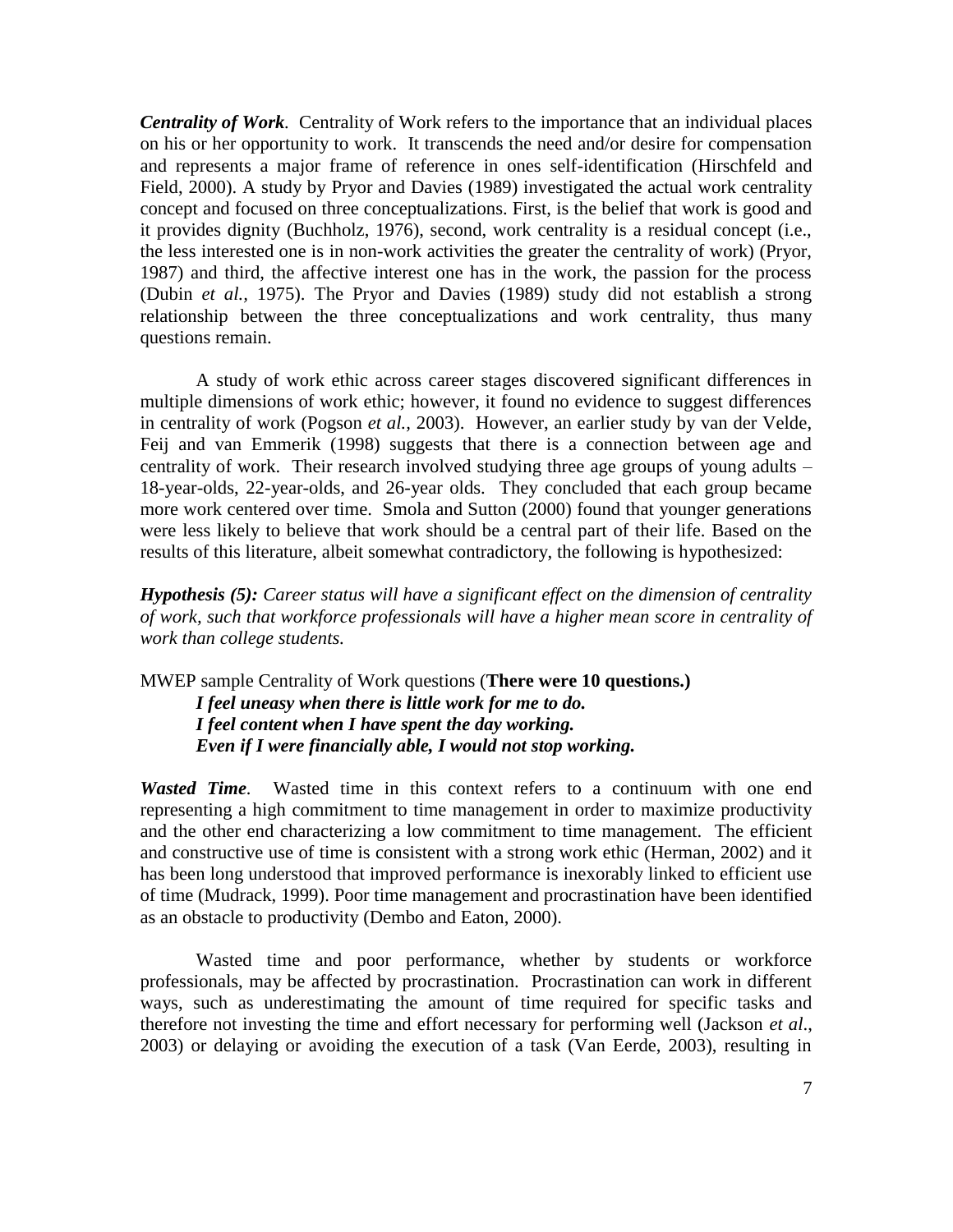under-performance or wasted time. Procrastination can be accompanied by a feeling of internal discomfort (Haycock *et al.,* 1998; Van der Hulst and Jansen, 2002), which can further exacerbate the situation. Efficient use of time is a learned skill that can decrease avoidance behavior, reduce anxiety, and increase satisfaction (Van Eerde, 2003; Mudrack, 1999). The satisfaction component can be observed in some individuals who actually hit a psychological state where they are so involved in their work that they become oblivious to time and setting (Lee, 2005).

While a number of studies investigate how workers waste time (Libet *et al.,* 2001; Bauza, 2006; Aftab, 2003; Donkin, 2002; Gimein, 1999), there is little scholarly literature comparing workforce professionals to college/university students. Since efficient use of time is a learned skill, it hypothesized that:

*Hypothesis (6): Career status will have a significant effect on the dimension of wasted time, such that workforce professionals will have a higher mean score in wasted time than college students.*

MWEP sample Wasted Time questions (**There were 8 questions.)** *It is important to stay busy at work and not waste time. Time should not be wasted, it should be used efficiently. I schedule my day in advance to avoid wasting time.* 

*Delay of Gratification.* Delay of gratification reflects the ability to forgo short-term rewards in order to reap some benefit in the future (Joy and Witt, 1992). It is an individual"s ability to sustain a chosen course of action for the achievement of a longterm goal even though there are tempting alternatives that offer short-term gratification (Reynolds and Schiffbauer, 2005). While delay of gratification has been studied relative to socioeconomic status and impulse buying (Wood, 1998), affective decision making and perspective taking (Prencipe and Zelazo, 2005), gender (Silverman, 2003; Witt, 1990), life themes and motivations among students re-entering a university environment (Bauer and Mott, 1990), organizational satisfaction and commitment (Witt, 1990), procedural justice and distributive justice relationship (Joy and Witt, 1992), and impulsive choices and problem behaviors (Wulfert *et al.,* 2002) few studies have examined the differences between students and workforce professionals. However, a study of adolescent delay of gratification and self-regulatory abilities concluded that impulsive choices in an experimental situation pointed to lack of self-control in other areas of life (e.g., low achievement and substance use (Wulfert *et al.,* 2002). A study using a sample of undergraduate students discovered that greater satisfaction with and commitment to an organization could be associated with an orientation toward or ability to delay gratification (Witt, 1990). Based on the literature results, the following is hypothesized: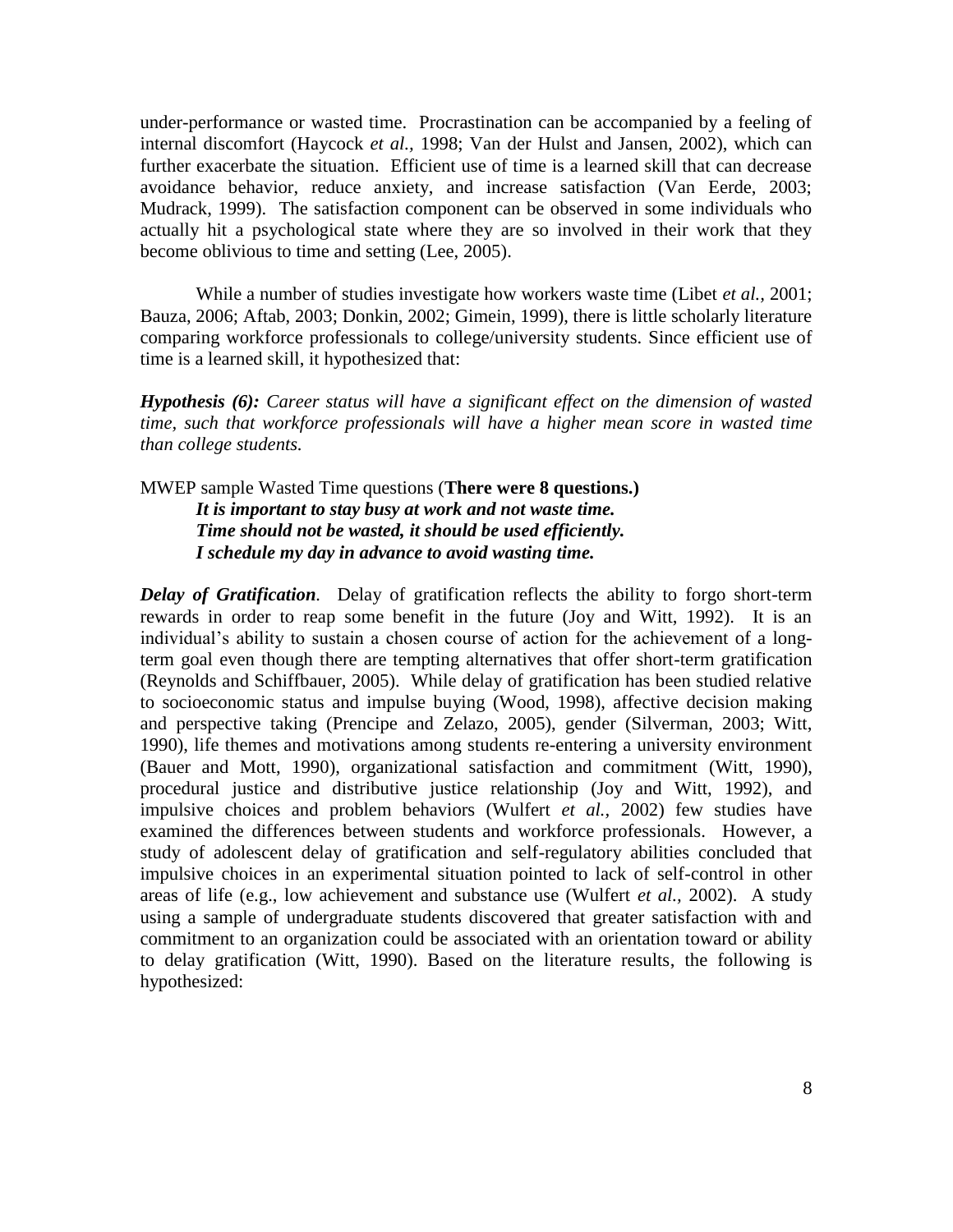**Hypothesis (7):** *Career status will have a significant effect on the dimension of delay of gratification, such that workforce professionals will have a higher mean score in delay of gratification than college students.*

MWEP sample Delay of Gratification (**There were 7 questions.)** *If I want to buy something, I always wait until I can afford it. I get more fulfillment from items I had to wait for. Things that you have to wait for are the most worthwhile.* 

# **METHODS**

### **Sample and Procedures**

Two samples were used for this study. The first sample, college juniors and seniors, was selected from a large northeastern university and a smaller northeastern college. Participation in the paper-and-pencil survey was voluntary and administered in an inclass setting. There were no inducements for participation. Anonymity was guaranteed and no identifying items were included on the questionnaire.

The second sample, workforce professionals, was drawn from businesses in a wide range of industries, including manufacturing, merchandising, general services, financial services, technologies, drugs, medical supplies and banking. Businesses were selected from the database of the National Society of Human Resource Management, the database of the National Association of Accountants, and additional organizations at the recommendation of other businesses participating in the process. Contact information was collected for individuals holding various positions in the organizations. The surveys were distributed to individuals both in paper format through US Mail, Fax, and electronically via email and the Internet (Survey Monkey). In addition to the questionnaire, workforce participants were given a cover letter (an e-letter for online participants) explaining the survey. The cover letter reinforced our guarantee of confidentiality and anonymity.

The online survey collection was selected as it provided for efficiency (Kaplowitz *et al.,* 2004), as well as speed and flexibility (Best *et al*., 2001). Ballard and Prine (2002) compared Internet and mail survey responses, reporting that those likely to complete and return mail surveys do not differ substantially from those who tend to respond by Internet. Further, when Best *et al.* (2001) compared samples drawn using probabilistic telephone methods and the Internet, they found no difference between Internet users and the population in terms of the decision making-processes for common political decisions. Finally, evaluating the question of whether individuals respond differently depending on the mode of questionnaire delivery (web-based versus paper-based), Denscombe (2006) found little evidence to support a mode effect linked to web-based questionnaires.

The combined total sample size was 430 individuals. The sample size of students was 218, with a mean age of  $23.00$  (SD = 3.85) and a minimum and maximum age of 19 and 50 years. The student sample had a gender distribution of 46% female and 54% male.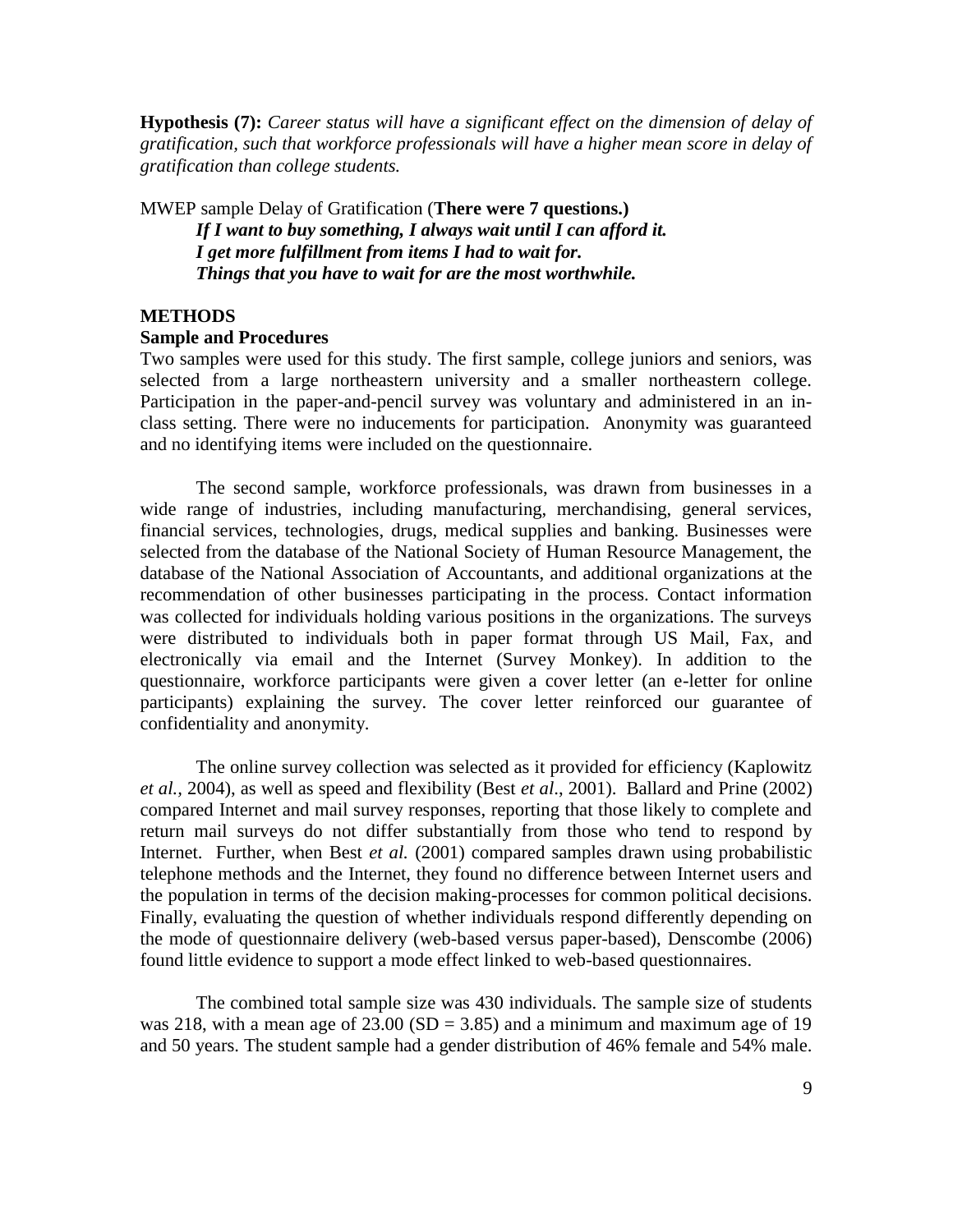The sample demographics are consistent with the overall student population. The sample size of workforce professionals was 212, with a mean age of  $44.56$  (SD = 14.28) and a minimum and maximum age of 19 and 77 years. The workforce population had a gender distribution of 42% female and 58% male.

# **VARIABLES**

*Work Ethic.* The Multidimensional Work Ethic Questionnaire (Miller, *et al*., 2002) was used to measure the seven dimensions of work ethic. The scale had 65 items, in random order, and used a Seven-point Likert-type scale ranging from 1, Strongly Disagree to 7, Strongly Agree. The seven dimensions measured in the study were Self-Reliance (10 items), Morality/Ethics (10 items), Leisure (10 items), Hard Work (10 items), Centrality of Work (10 items), Wasted Time (8 items) and Delay of Gratification (7 items). Four items within the Morality/Ethics dimension were reverse coded in order to assess the participants' level of engagement in the survey. After recoding the items, the means were not significantly different from the other items in the scale. Chronbach"s alphas were computed for the sample which yielded the following acceptable levels of reliability: Self-Reliance (.89), Morality/Ethics (.77), Leisure (.90), Hard Work (.89), Centrality of Work (.85), Wasted Time (.79) and Delay of Gratification (.81).

*Career Status.* The independent variable, career status, was measured through data collection. All surveys collected from college students were coded 1 and all surveys collected from workforce professionals were coded 2.

*Gender.* Gender was measured through a question asking the survey respondent to select their gender. Females were dummy coded 1 and males were dummy coded 2.

### **ANALYSES**

The means, standard deviations and two-tailed Pearson Correlations were calculated for the seven dimensions of work ethic. The results can be seen in Table 1. Analysis of variance was performed to find differences in the dependent variable work ethic as a function of career status. Work ethic was calculated using the mean work ethic score for each individual participating in the survey.

Multivariate analysis of variance was then performed to find the differences in the separate dimensions of work ethic as a function of career status. The separate dimensions were calculated using the mean dimension score for each individual participating in the survey. The Wilkes' Lambda was calculated, followed by the calculation of separate univariate F-tests and cell means in order to ascertain the impact of the main effect of career status on the individual dimensions of work ethic.

### **RESULTS**

Table 1 shows most of the correlations between the dimensions were statistically significant. However, very few of the correlations were large. Out of the 21 correlations, only two of the correlations were greater than .50 and only one of the correlations was greater than .60. Further, nine of the correlations were less than .30. The relatively low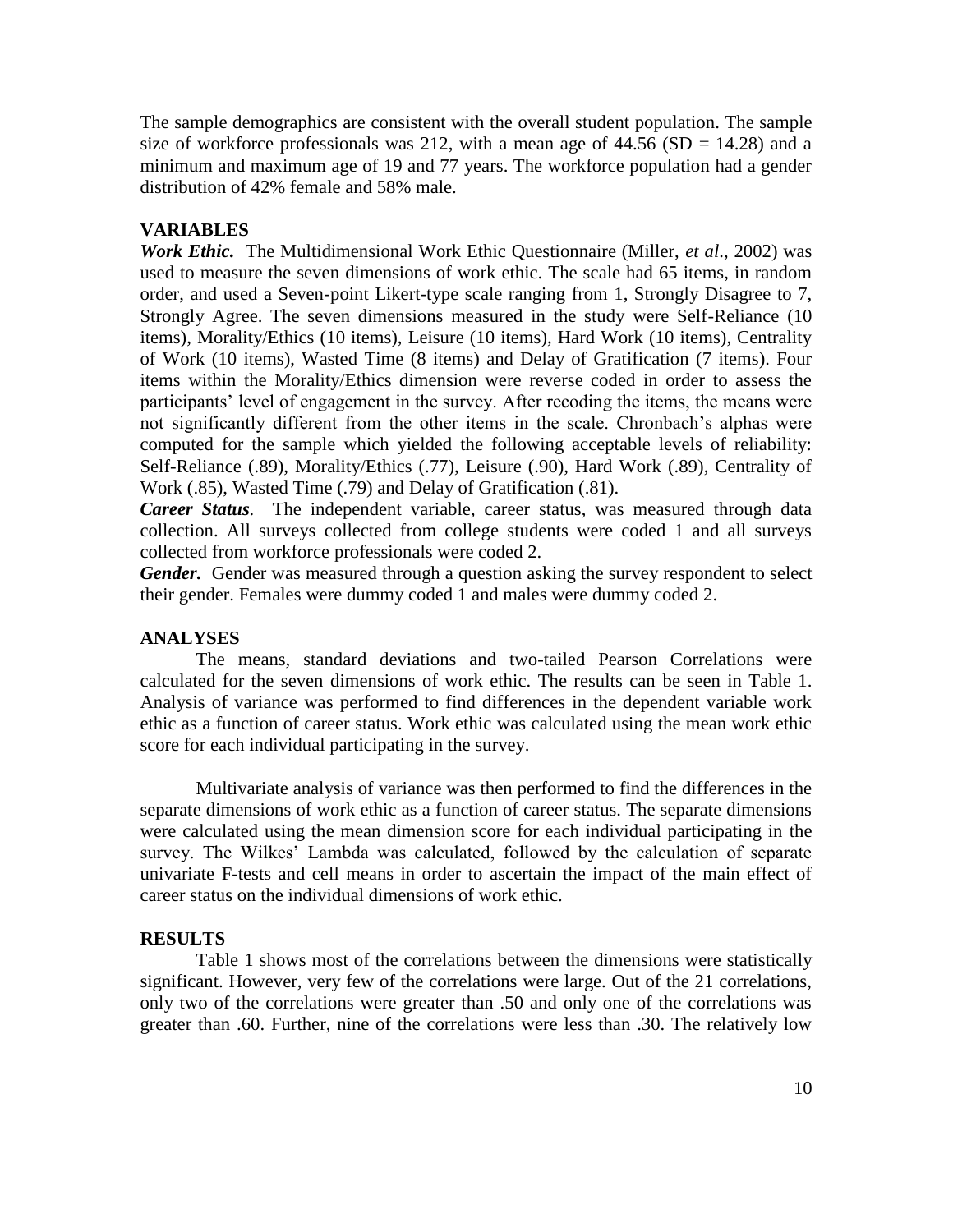correlations provide support for the respondents' ability to distinguish between the different dimensions of work ethic.

------------------------------------------------- **TABLE 1**

# **Pearson Correlation Matrix of the Factors of Work Ethic**

|                        | Mean | Standard<br>Deviation | Self<br>Reliance | Morality<br>' Ethics | Leisure     | Hard<br>Work | Centrality<br>of Work | Wasted<br>Time | Delay of<br>Gratification |
|------------------------|------|-----------------------|------------------|----------------------|-------------|--------------|-----------------------|----------------|---------------------------|
| <b>Self Reliance</b>   | 4.77 | 1.03                  | 0.89             |                      |             |              |                       |                |                           |
| Morality / Ethics      | 6.25 | 0.64                  | (0.01)           | 0.77                 |             |              |                       |                |                           |
| Leisure                | 4.52 | 1.03                  | 0.01             | $(0.24)$ **          | 0.90        |              |                       |                |                           |
| Hard Work              | 5.25 | 0.96                  | $0.38$ **        | 0.21<br>$**$         | $(0.14)$ ** | 0.89         |                       |                |                           |
| Centrality of Work     | 5.28 | 0.93                  | $0.23$ **        | $0.30$ **            | $(0.54)$ ** | $0.46$ **    | 0.85                  |                |                           |
| <b>Wasted Time</b>     | 5.08 | 0.88                  | $0.31$ **        | 0.31<br>$\ast\ast$   | $(0.37)$ ** | $0.45$ **    | $0.60$ **             | 0.79           |                           |
| Delay of Gratification | 4.72 | 0.99                  | 0.21<br>**       | $0.20$ **            | $(0.13)$ ** | $0.39$ **    | $0.36$ **             | $0.42$ **      | 0.81                      |

Notes:  $N = 430$ ; \*\*  $p < .01$  (2-tailed)

-------------------------------------------------

Tables 2 and 3 show the initial analysis of variance of work ethic and career status produced no significant effect using a  $p < .05$ . This confirmed our original proposition that the overall work ethic of students was similar to that of workforce professionals.

# **TABLE 2**

# **Cell Means and Standard Deviations of Work Ethic as a Function of Career Status**

|                    | <b>Career Status</b> |                            |  |  |
|--------------------|----------------------|----------------------------|--|--|
| Dependent Variable | College Students     | Workforce<br>Professionals |  |  |
|                    | $(n = 218)$          | $(n = 212)$                |  |  |
| Work Ethic         | 5.16(.49)            | 5.09(0.49)                 |  |  |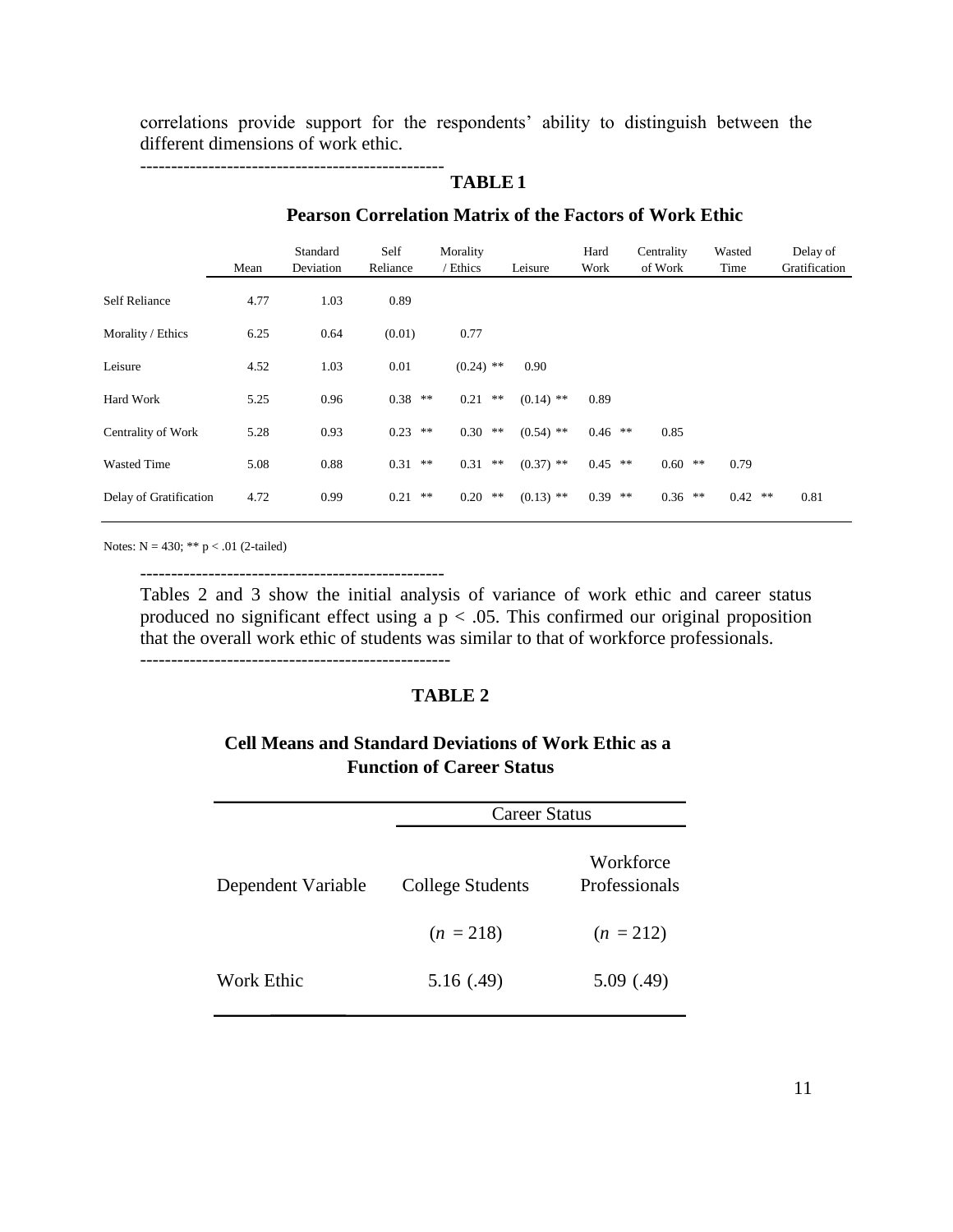# **Test of Career Status on Work Ethic**

|                                               |            | Univariate | Partial    |
|-----------------------------------------------|------------|------------|------------|
| <b>IV</b> Name                                | DV Name    | Е          | $E_{12}^2$ |
| Career Status                                 | Work Ethic | 2.38       | .01        |
| Notes: *p < .05 **p < .01 ***p < .001 N = 430 |            |            |            |

The results for the multivariate analysis of variance on the effect of career status on the dimensions of work ethic are shown in Tables 4 and 5. The Wilkes Lambda was moderate and significant, with career status providing for approximately 23% of variability in the dimensions of work ethic. The results of the univariate F-tests and the cell means provide a better understanding of the influence of the main effect of career status on the individual constructs of work ethic. As seen in Table 4, career status had a strong significant effect on Self-Reliance, Morality/Ethics, Leisure, and Hard Work at p < .001. Career status also had a significant effect on Centrality of Work and Wasted Time at  $p < .05$ . The data did not support career status having a significant effect on Delay of Gratification. The means of the significant dimensions as indicated in Table 5, show that students were more self reliant, had a stronger leisure ethic, and had a stronger propensity for hard work, while workforce professionals had a stronger distaste for wasting time, a stronger moral and ethical aptitude and had placed a greater importance on work in their lives (Centrality of Work). Therefore, the results supported our conclusions drawn in Hypotheses 1, 2, 3, 5, and 6 from the literature. The results did not support the conclusions made in Hypotheses 4 and 7.

-----------------------------------------------------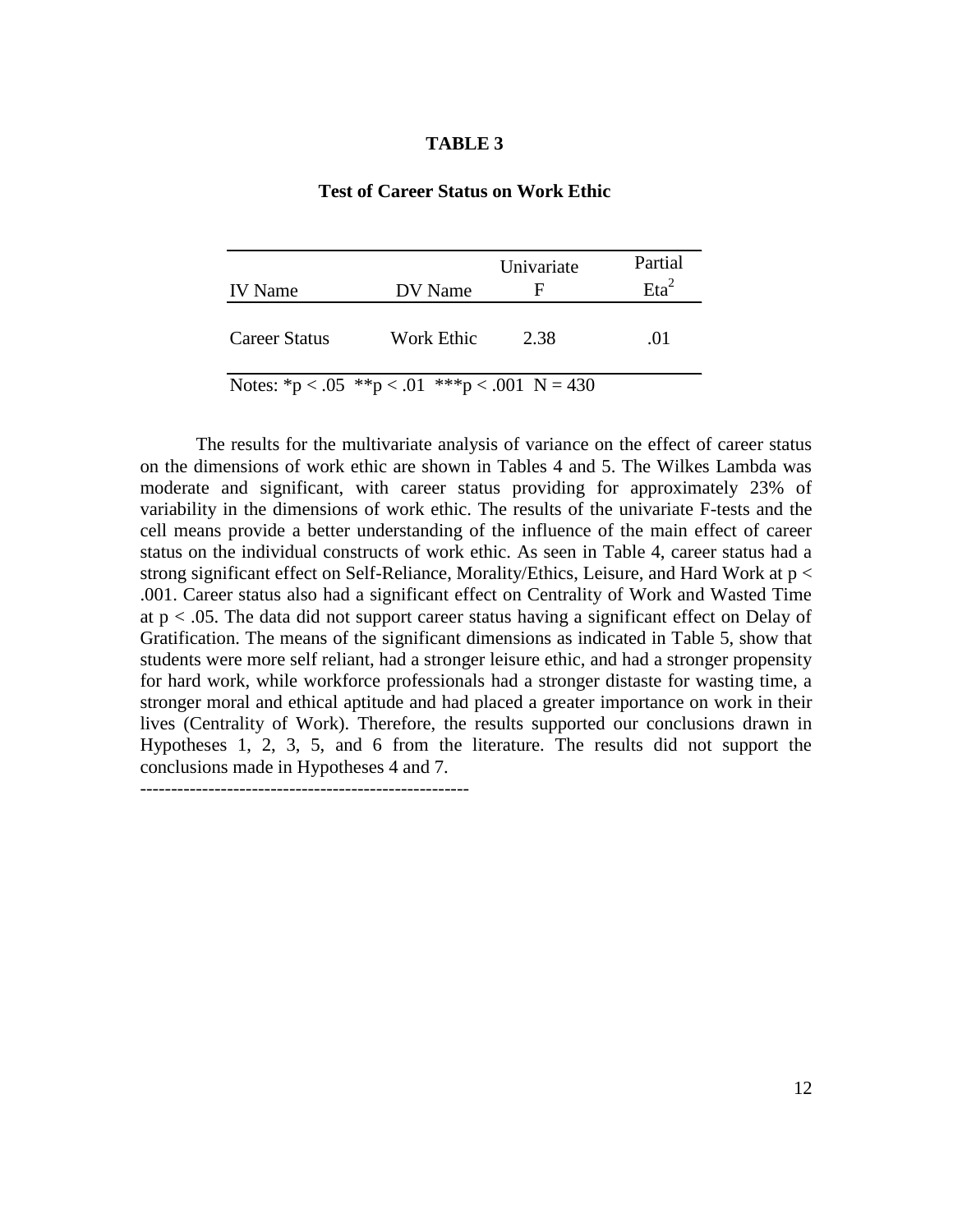| <b>IV</b> Name       | DV Name                | Wilks'<br>Lambda<br>Value $(F)$ | Univariate<br>$\mathbf F$ | Partial<br>$E^a$ |
|----------------------|------------------------|---------------------------------|---------------------------|------------------|
| <b>Career Status</b> |                        | $.77(18.29)$ ***                |                           | .23              |
|                      | <b>Self Reliance</b>   |                                 | 14.67***                  | .03              |
|                      | Morality / Ethics      |                                 | $16.37***$                | .09              |
|                      | Leisure                |                                 | 14.61***                  | .03              |
|                      | Hard Work              |                                 | 21.07***                  | .05              |
|                      | Centrality of Work     |                                 | $4.35*$                   | .01              |
|                      | <b>Wasted Time</b>     | ---                             | $4.22*$                   | .01              |
|                      | Delay of Gratification |                                 | 1.40                      | .00              |

# **Test of Main Effects and Tests of Employment Status on Each Factor of Work Ethic using Univariate F-Tests**

Notes:  ${}^*p < .05$   ${}^*p < .01$   ${}^*{}^*p < .001$  N = 430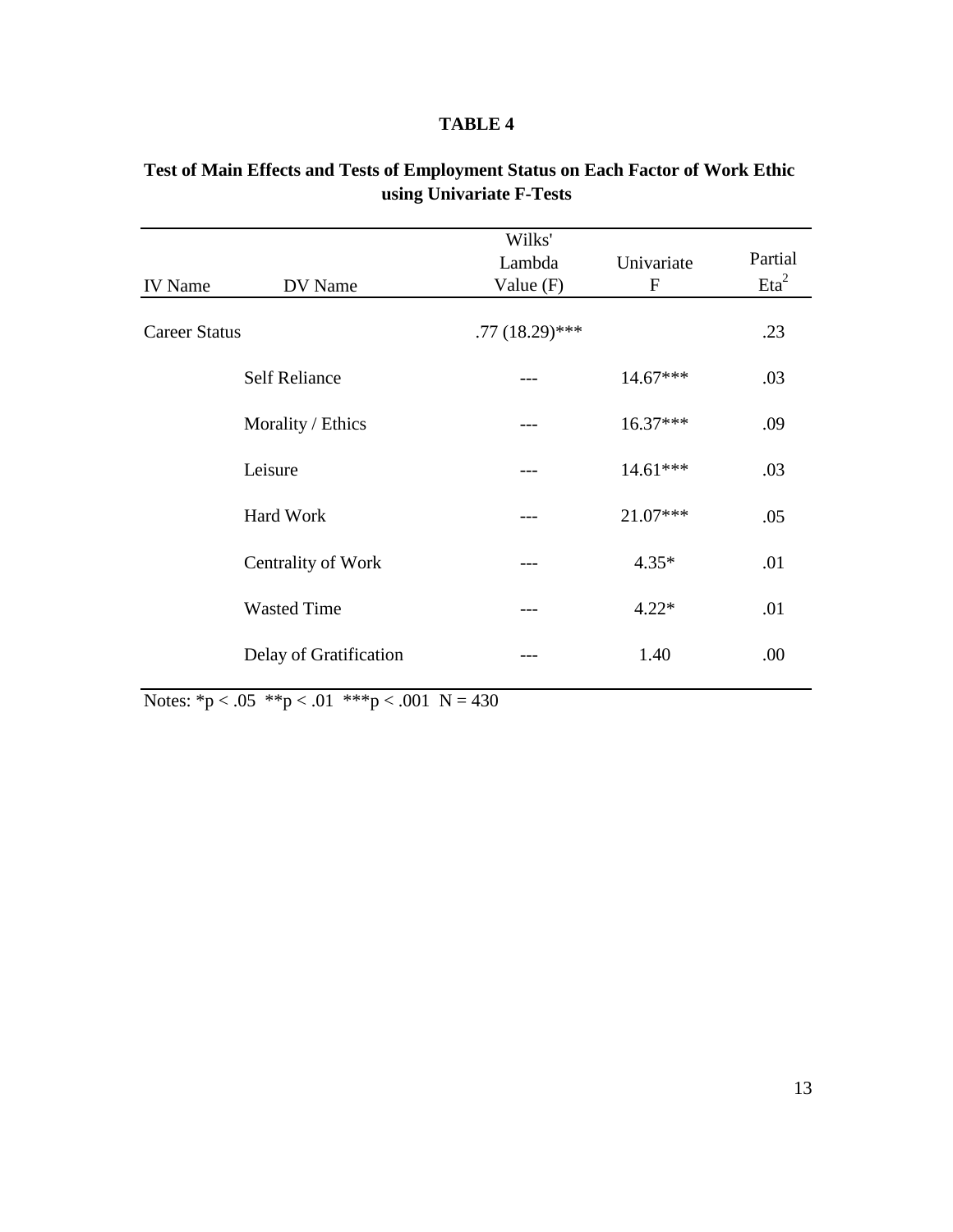|                        |                 | <b>Career Status</b>          |
|------------------------|-----------------|-------------------------------|
| <b>Factor Names</b>    | College Student | <b>Workforce Professional</b> |
|                        | $(n = 218)$     | $(n = 212)$                   |
| <b>Self Reliance</b>   | 4.95(.99)       | 4.58(1.04)                    |
| Morality / Ethics      | 6.06(.65)       | 6.44(.57)                     |
| Leisure                | 4.70(1.10)      | 4.33(.91)                     |
| Hard Work              | 5.47 (.85)      | 5.03(1.02)                    |
| Centrality of Work     | 5.18 (.98)      | 5.38 (.86)                    |
| <b>Wasted Time</b>     | 4.99 (.92)      | 5.19(.83)                     |
| Delay of Gratification | 4.78(1.00)      | 4.67(.97)                     |

# **Cell Means and Standard Deviations of the Factors of Work Ethic as a Function of Career Status**

Due to the intercorrelations between the dimensions of work ethic, a Roy-Bargmann step-down F analysis was performed (Tabachnick and Fidell, 2001). Similar results were produced and the same variables were statistically significant (see table 6). The only exception was a change in the level of significance for the Leisure construct, which went from being significant at a  $p < .001$  level to being significant at a  $p < .05$ level. Therefore, even when taking into consideration the more conservative Roy-Bargmann analysis, the same relationships were statistically significant. (See Table 6)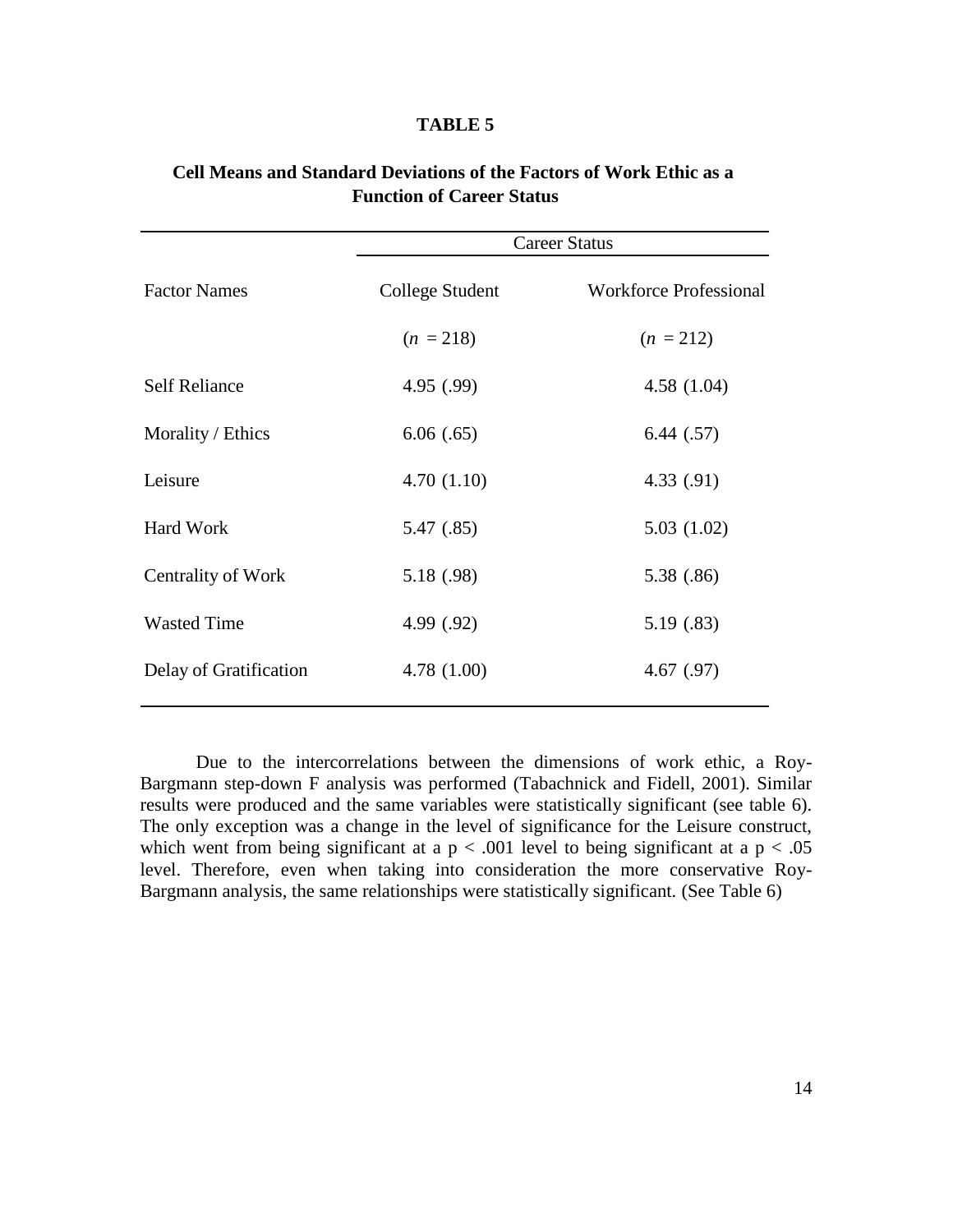| Test of Main Effects and Tests of Employment Status on Each Factor of |                                                            |  |  |
|-----------------------------------------------------------------------|------------------------------------------------------------|--|--|
|                                                                       | <b>Work Ethic using Roy Bargmann's Stepdown F Analysis</b> |  |  |

|                      |                        | Wilks' Lambda    |             |
|----------------------|------------------------|------------------|-------------|
| <b>IV</b> Name       | DV Name                | Value $(F)$      | Step-down F |
| <b>Career Status</b> |                        | $.77(18.29)$ *** |             |
|                      | <b>Self Reliance</b>   |                  | $14.24***$  |
|                      | Morality / Ethics      |                  | 44.91***    |
|                      | Leisure                |                  | $6.03*$     |
|                      | Hard Work              |                  | 37.36***    |
|                      | Centrality of Work     |                  | $6.56*$     |
|                      | <b>Wasted Time</b>     |                  | $5.80*$     |
|                      | Delay of Gratification |                  | 2.10        |

Notes:  ${}^*p < .05$   ${}^{**}p < .01$   ${}^{***}p < .001$  N = 430

### **DISCUSSION**

A majority of our hypotheses were supported by the results. The results found college students and workforce professionals report a similar work ethic. Further, when looking at the eta<sup>2</sup>, career status accounted for only 1% of the total variability in overall work ethic and the overall means were similar. When assessing the individual dimensions, career status accounted for approximately 23% of the variance, clearly a substantial proportion of the overall variance. In practical terms, career status accounts for a great deal of the difference in the work ethic of college students and workforce professionals. This finding supports our decision to explore more thoroughly the effects of career status on the separate dimensions of work ethic, with the belief that there is no difference in the overall work ethic of college students.

Our findings with regard to the individual dimensions are consistent with our hypotheses, with the exceptions of hypothesis 4, hard work, and hypothesis 7, delay of gratification. Our first hypothesis on self-reliance was confirmed; students demonstrated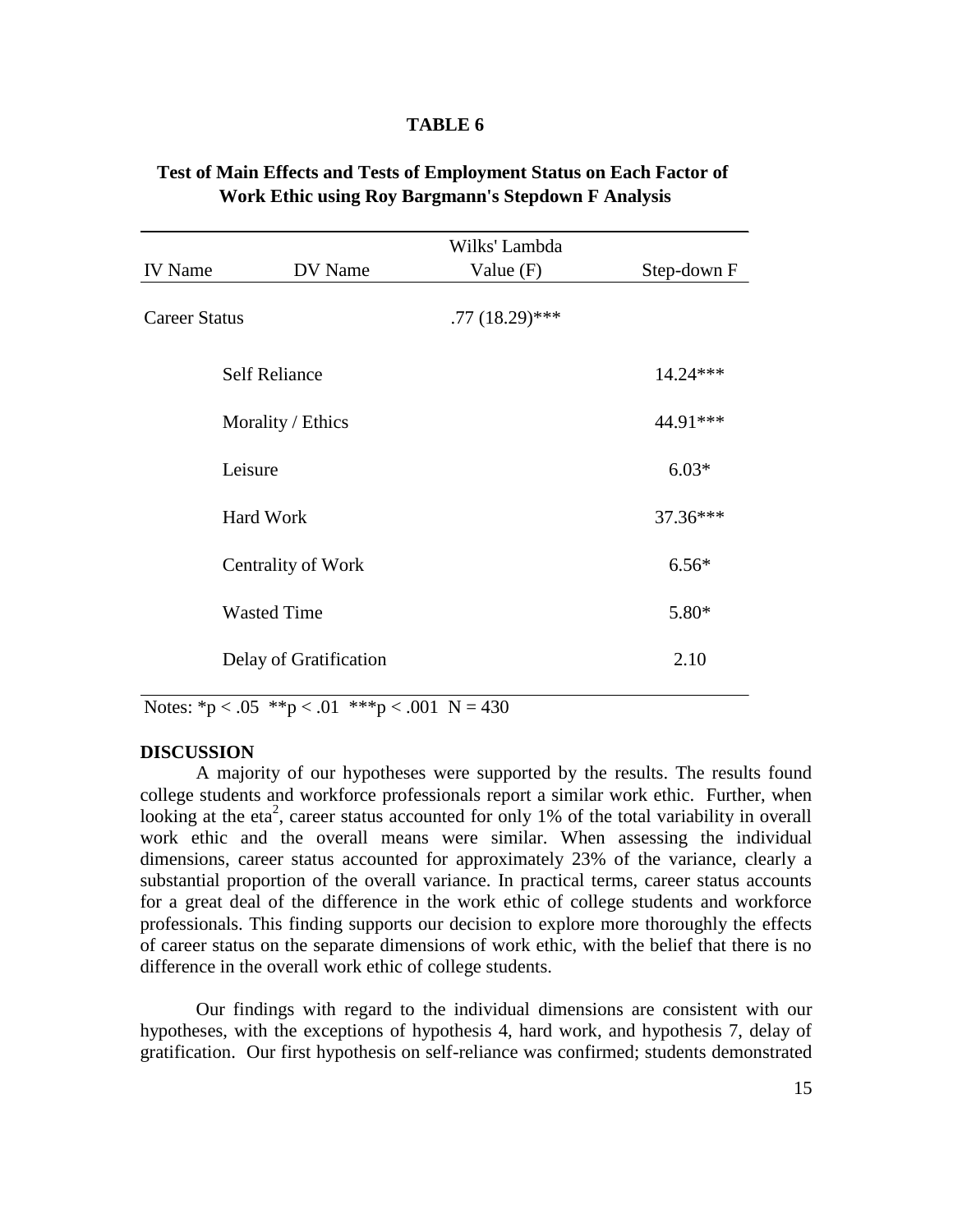a significantly stronger self-reliance than workforce professionals. This conforms to the findings of Taylor and Thompson (1976) that students are more self-reliant and independent than workforce professionals. The authors speculate that this could be caused by a number of factors. Many college students, especially those in their senior year, work hard individually to obtain employment outside school. It is their effort, individually, that ensures employment. In contrast, many businesses look to teamwork, rather than the work of an individual, promoting collaborative work efforts versus selfreliance. These results have implications with regard to the current curriculum in business schools today, where more team projects and group interaction should be enforced. Additionally, the orientation programs of businesses may need to include team training and interaction in order to ensure a better employee fit.

Morality and Ethics are clearly influenced by career status, with workforce professionals demonstrating a stronger moral and ethical aptitude than college students. This supports our second hypothesis. Further, career status explained nine percent of the variability within the Morality/Ethics dimension. These findings have clear implications for academia, the workforce, and the organizations that employ them. Students may need a college curriculum that is stronger in morality and ethics, or businesses need to provide training to incoming employees on ethical business practices and moral business decisions. As stated earlier, training is an effective way to increase an individual"s predisposition toward moral reasoning (Morgan *et al.,* 2000). The need for moral reasoning and ethical decision making becomes particularly clear when considering the economic disasters associated with Enron and WorldCom.

Findings associated with the Leisure dimension of Work Ethic supported our third hypothesis that college students would have a higher leisure ethic than workforce professionals. This is not surprising as college students have different lifestyle requirements that afford them more time to enjoy leisure activities. They have summers free from schoolwork, shorter workdays, and they have a greater focus on the friends around them at school. They generally do not have family commitments. This could have implications in organizations, especially as new employees enter the workforce. Companies may need to foster a social environment and plan social activities to mitigate the sense of leisure time loss that college students might feel when they join the workforce.

Students had a significantly higher mean score for the Hard Work dimension than did workforce professionals. The results did not support our fourth hypothesis. This contradicted a substantial portion of the literature from which our hypothesis was drawn. The reported results are supported by Smola and Sutton (2000) who found that younger workers took more pride in hard work. There are a number of speculative reasons the authors suggest, which support these results and could provide for practical implications to business. First, there is the possibility that longer-term employees may become discouraged by perceiving an inequitable relationship between their contribution to a business and its reward and benefit programs. This could be amplified as more and more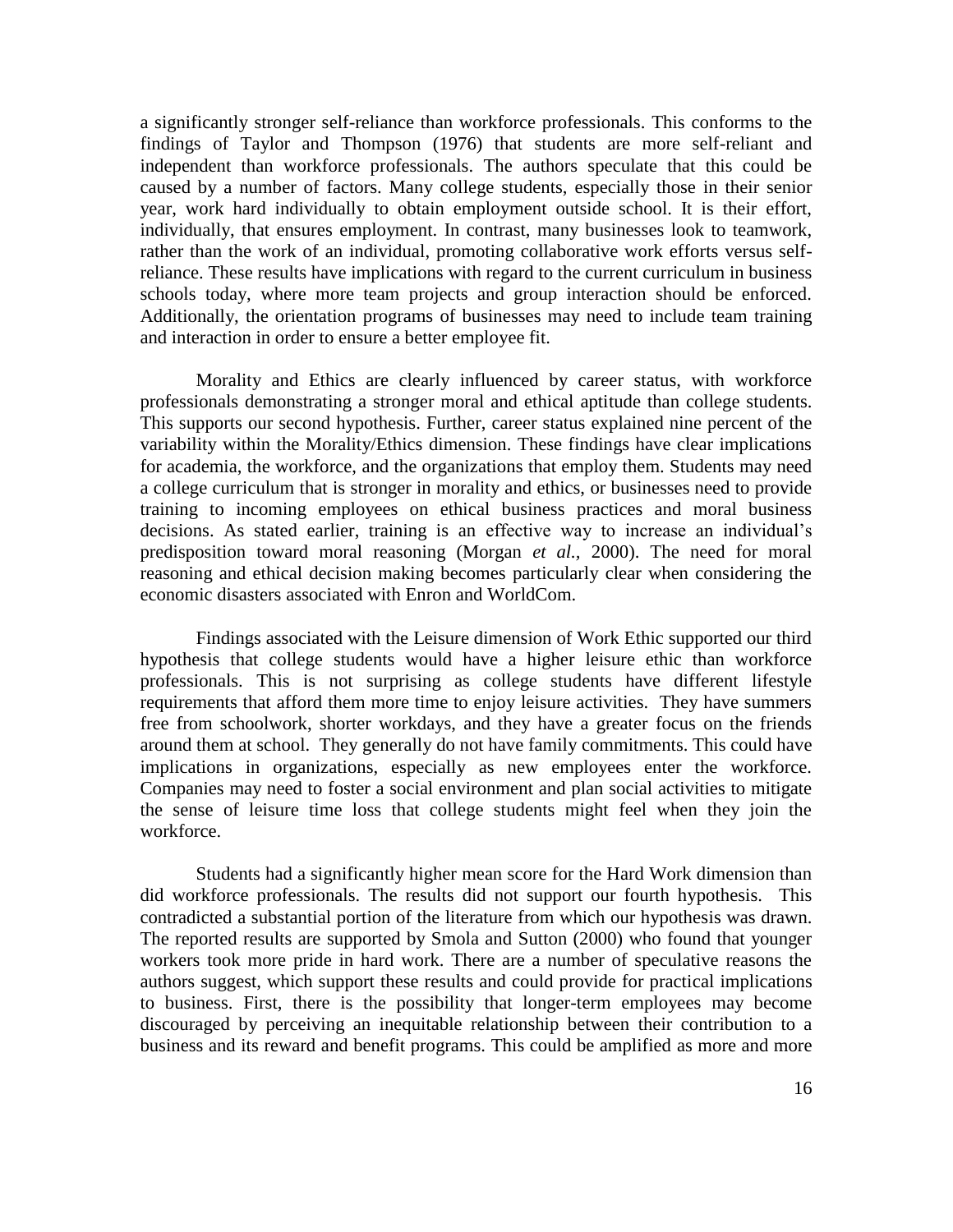businesses begin to reduce reward and benefit programs due to rising cost-cutting measures. Essentially, the employee may perceive him or herself as working harder for a smaller return. Another explanation is tied to the transition from being a college student to becoming an employee. There may be additional responsibilities associated with this status change. These life changes could include change in family status or external nonwork interests, which change time demands, reducing the available time to commit to work.

Our results supported our fifth hypothesis and suggested that workforce professionals have a higher orientation towards Centrality of Work than college students. It is possible that once individuals enter the workforce they are engaged by the new experience and this, coupled with increased life-stage responsibilities, subtly stimulates a sense of work centrality. This idea is supported by the findings in van der Velde *et al*. (1998), a longitudinal study that reported individuals have a higher orientation towards centrality of work as they leave school and enter the workforce.

Workforce professionals were found to have a significantly higher mean score in Wasting Time over college students, supporting our sixth hypothesis and current literature. It is more important to workforce professionals to not waste time and be more effective and efficient in the use of their time than college students. These results could be the outcome of the various schedules and differing external forces that cause different demands on workforce professionals lives versus college students. A workforce professional could have family or external interest forces that demand more of his or her time, causing him or her to desire to be more efficient. This has practical implications to the business environment where new employees might need time management training in order to be more effective in their transition to the workforce.

Finally, we postulated that workforce professionals would have a higher Delay of Gratification than college students. Our seventh hypothesis was not supported and we did not find any significant effects of career status on this dimension. However, it is interesting to note that college students did have a higher mean score than workforce professionals. This is not consistent with the literature; however, when looking at the dimension practically, college students make far less money than workforce professionals. The students may delay their gratification in a purchase, for example, until they can afford it or until they are in the workforce earning a higher, steadier income.

Based on these results it is apparent that there are no significant differences in the overall work ethic of students and workforce professionals. There are differences, however, between students and workforce professionals when analyzing six out of the seven constructs that make up work ethic. Students are more self-reliant, have a stronger leisure ethic, and have a stronger propensity for hard work. Workforce professionals have a stronger distaste for wasting time, a stronger moral and ethical aptitude and have placed a greater importance on work in their lives (centrality of work). These findings support the usefulness and necessity of a multidimensional construct of work ethic. Further,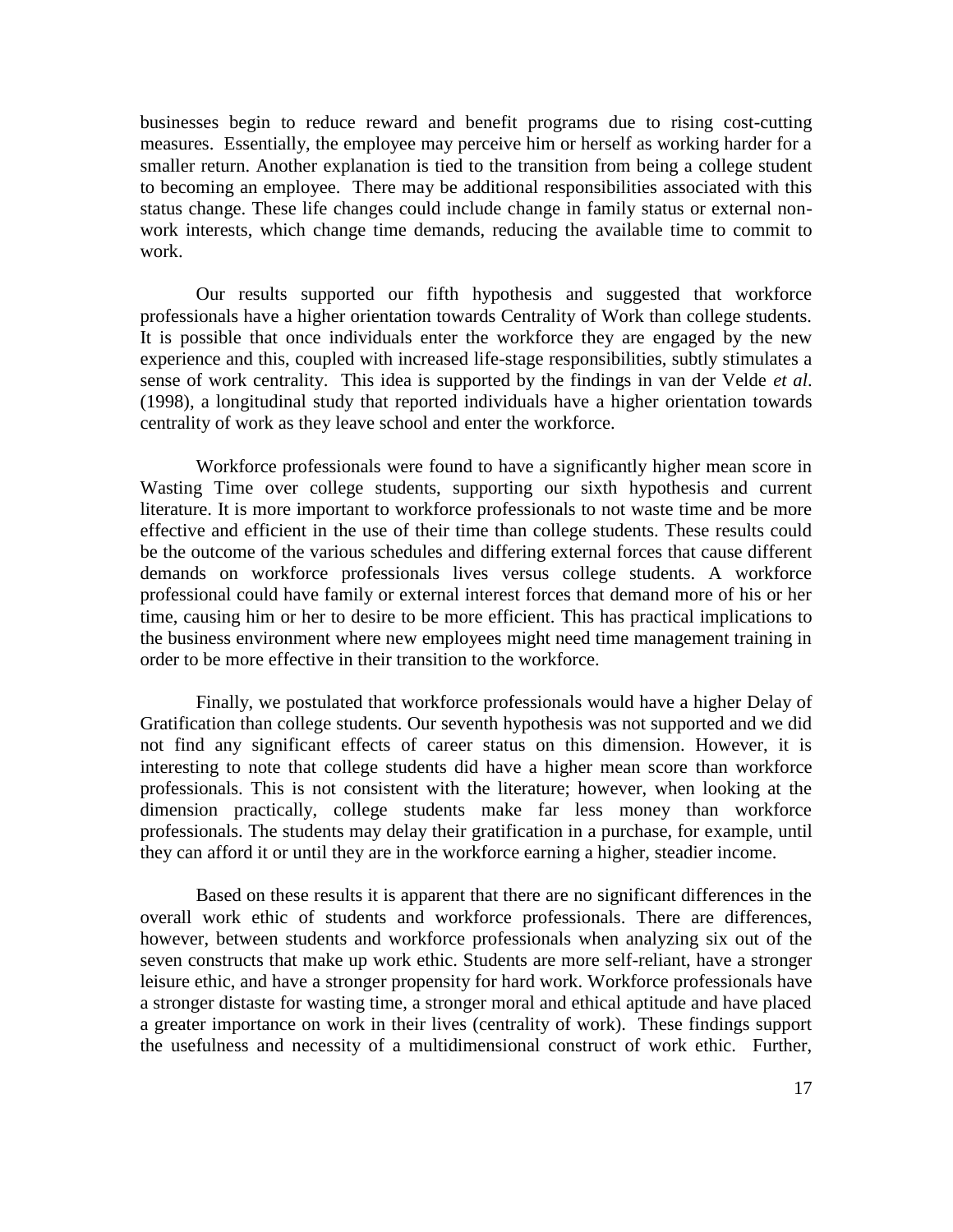these findings have strong implications for both business and future research. They provide insight into the work ethic of the future workforce and provide hope for a productive economy. These results reveal, through the univariate means, that college students do not have a less or weakening work ethic, as much popular press would speculate, but a work ethic that is almost equally strong as the current workforce. Limitations and Future Research

We recognize that there are limitations with this study. First we acknowledge that there are limitations based on our samples. The student samples were taken from educational institutions in the northeast; however, these institutions maintain a diverse student population. The business sample was drawn nationally from various positions in multiple industries and does not limit this study. We also recognize that there are natural limitations of using self-report as a measure of work ethic; however, alternative means of data collection would have limitations of similar or greater magnitude. Further, we recognize there are other constructs that could overlap with career status, such as age, life stage or career stage. Our findings, however, indicate that approximately 23% of the variability in work ethic can be explained by career stage, clearly a substantial portion of the variance. Finally, any initial concern over the significant correlations between the dimension scales is diminished when taking into account the sample size in this study. The correlations show that each dimension is being measured well within the overall construct of work ethic.

Based on our findings, our analysis, and our recognition of limitations, we suggest that further studies of student versus worker work-related values will yield important information that can enhance understanding of and communication with the newest entrants to the workforce. Enhanced understanding of work ethic can result from both qualitative and quantitative research that focuses on individual dimensions as well as the construct in its entirety. Further qualitative examination, including interviews and observations, might identify specific components within the career status construct that create changes in work ethic. Other follow up studies could include a longitudinal study of the students and workforce professionals that participated in the current study. One study might examine the state of work ethic as affected by career status over time – "Is it static"? or "Will it change over time?" and "What are the causes for that change?" Another longitudinal study, and a true follow-up to the current study, would be to examine and measure the current college students' work ethic when they become workforce professionals. This would allow for the comparison of a new work ethic score to that of the current workforce professionals in this study, allowing us to determine if the current study"s results hold similar. Finally, additional studies with more geographically diverse participants could also provide insight on the influence of culture on career status and work ethic.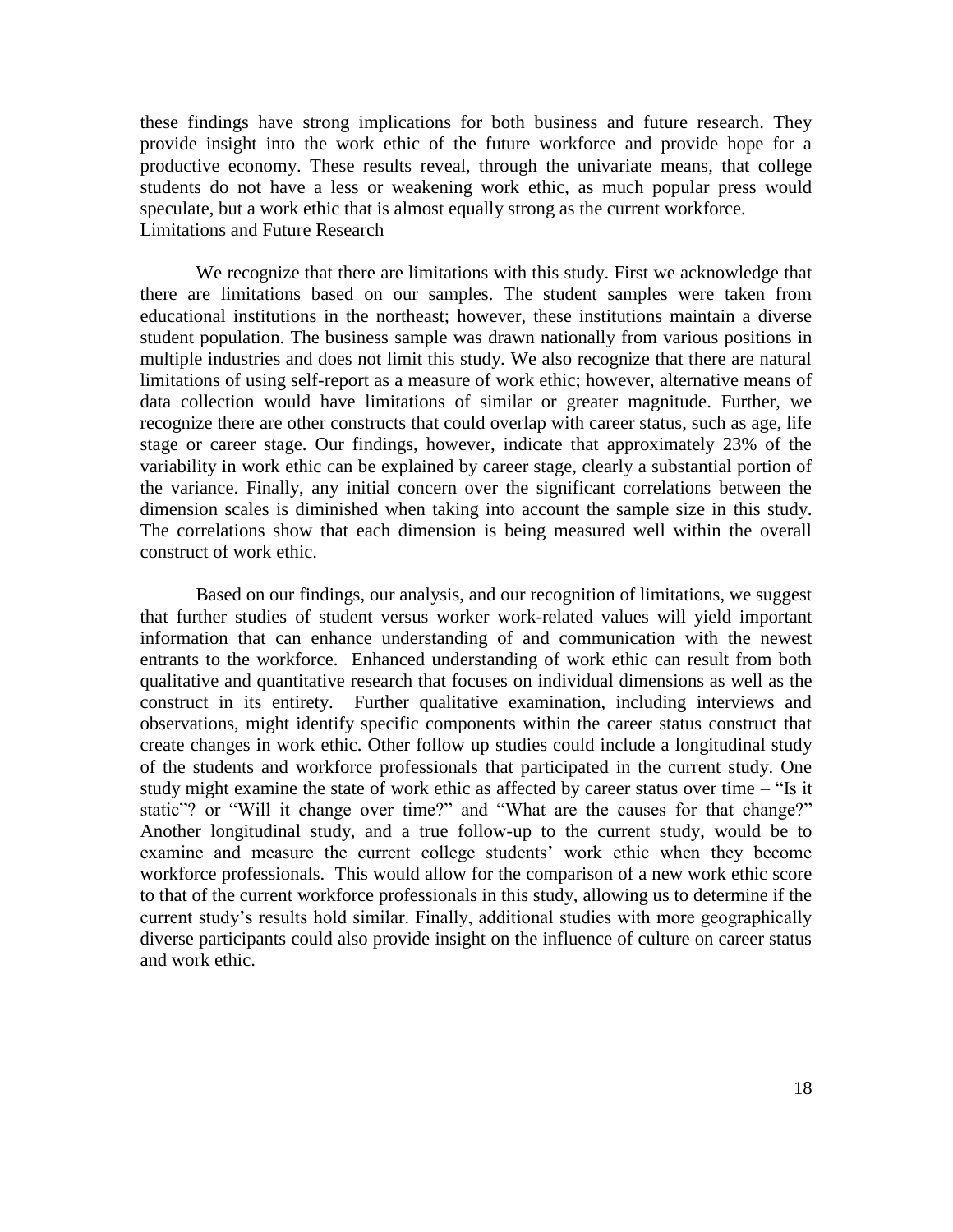# **REFERENCES**

Aftab, P. 2003. "The Privacy Lawyer: Cyberloafing and How it Affects Productivity." *Information Week* (November 10): 120.

Anderson, N. and Schalk, R. 1998. "The Psychological Contract in Retrospect and Prospect." *Journal of Organizational Behavior* 19: 637–647.

Argyris, C. 1960. *Understanding Organizational behavior*, Dorsey, Homewood, Ill.

Ballard, C. and Prine, R. 2002. "Citizen Perceptions of Community Policing: Comparing Internet and Mail Survey Responses." *Social Science Computer Review* 20 (4): 485-493.

Bauer, D. and Mott, D. 1990. "Life Themes and Motivations of Re-entry Students." *Journal of Counseling and Development* 68 (5): 555-560.

Bauza, M. 2006. "Lost Productivity: Wasting Time On The Clock: Survey Says Workers Spend 2 Hours a Day Goofing Off. *Knight Ridder Tribune Business News* Washington, (July 31): 1.

Best, S., Krueger, B., Hubbard, C., and Smith, A. 2001. "An Assessment of The Generalizability of Internet Surveys." *Social Science Computer Review* 19 (2): 131-145.

Brown, W. 2005. "The New Employment Contract and The "at risk" Worker." *Journal of Business Ethics* 58: 195-201.

Bruess, B. and Pearson, F. 2002. "The Debate Continues: Are There Gender Differences in Moral Reasoning as Defined by Kohlberg?" *College Student Affairs Journal* 21 (2): 38-53.

Buchholz, R.1978a. "The Work Ethic Reconsidered." *Industrial and Labor Relations Review* 31 (4): 450-459.

Buchholz, R.1978b. "An Empirical Study of Contemporary Beliefs About Work in American Society." *Journal of Applied Psychology* 63 (2): 219-227.

Callahan, S. 2008. *"Customer-Centric Differentiation: The Key to Market Success."* LOMA Resource: 22 – 25.

Cherrington, D. 1977. "The Values of Younger Workers." *Business Horizons* 20 (6): 18- 30.

Cherrington, D., Condie, S. and England, J.1979. "Age and Work Values." *Academy of Management Journal* 22 (3): 617-623.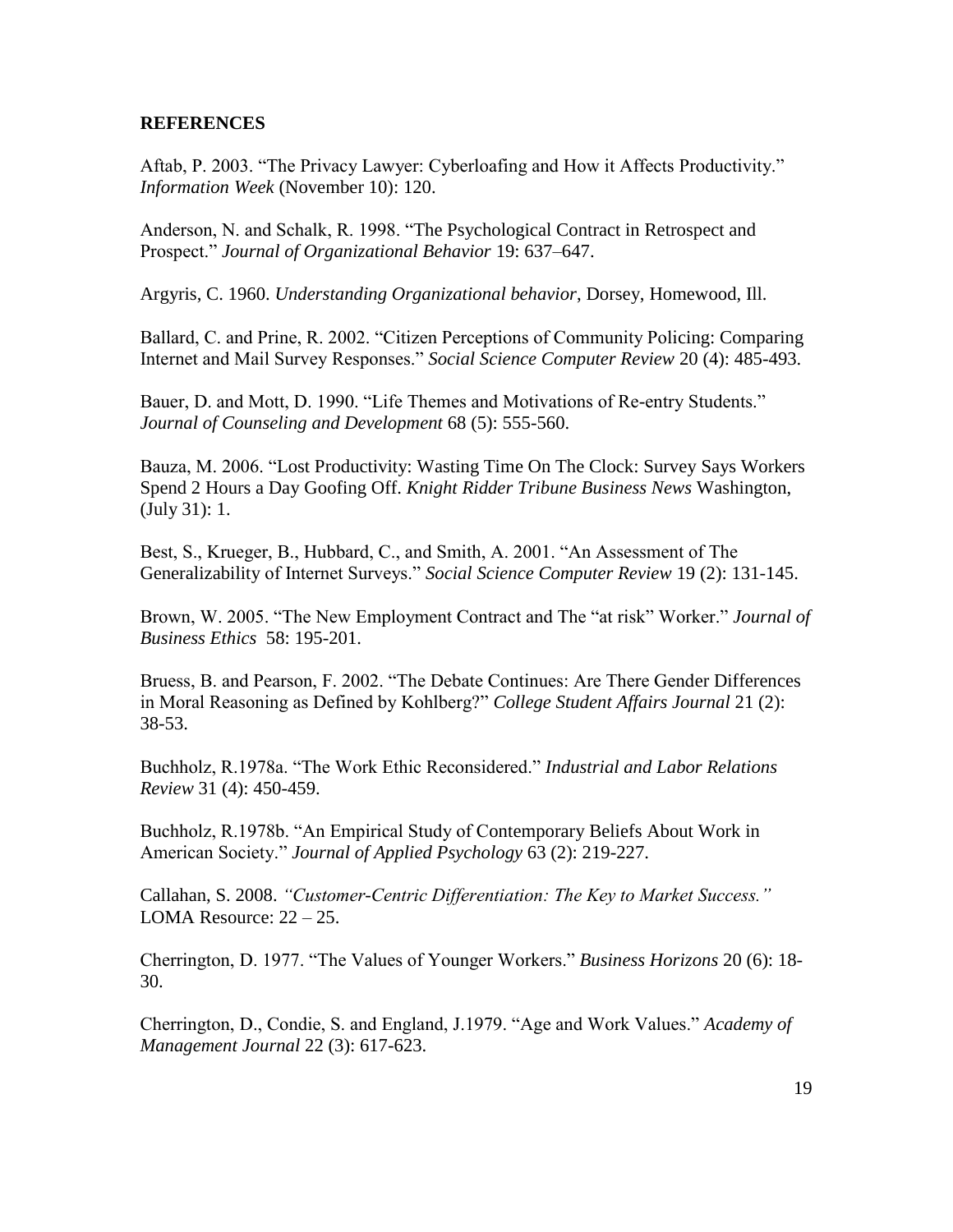Christoffersen, J. 2003, Nov. 2. "The Nation; The Good Life Becomes The Goods Life; Psychologists Call The Excessive Desire for Material Things "Affluenza"" *.Los Angeles Times*, Los Angeles, A 16.

Chusmir, L., and Koberg, C. 1988. "Religion and Attitudes Toward Work: A New Look at an Old Question". *Journal of Organizational Behavior* 9 (3): 251-262.

Dembo, M. and Eaton, M. 2000. "Self-Regulation of Academic Learning in Middle-Level Schools." *The Elementary School Journal*100 (5): 473-490.

De Meuse, K., Bergmann, T., and Lester, S. "An Investigation of The Relational Component Of The Psychological Contract Across Time, Generation, And Employment Status." *Journal of Managerial Issues* 13 (1): 102-118.

Denscombe, M. 2006. "Web-Based Questionnaires and The Mode Effect. An Evaluation Based On Completion Rates and Data Contents of Near-Identical Questionnaires Delivered in Different Modes." *Social Science Computer Review* 24 (2): 246-254.

Donkin, R. 2002, Sept. 5. "Trust Me, I"m One of Your Employees: Time-Wasting and Lack of Commitment May be Caused by Managers" Obsession with Monitoring Performance and Their Failure to Enthuse Staff." *Financial Times,* London, 12.

Dubin, R., Champoux, J. and Porter, L. 1975 "Central Life Interests and Organizational Commitment of Blue-Collar and Clerical Workers." *Administrative Science Quarterly* (23): 411-427.

Feldman, L. and Hornik, J. 1981. "The Use of Time: an Integrated Conceptual Model." *Journal of Consumer Research* (7): 407-419.

Fiorito, J., Bozeman, D., Young, A., and Meurs, J. 2007. "Organizational Commitment, Human Resource Practices, and Organizational Characteristics." *Journal of Managerial Issues* 19 (2): 186-207.

Furnham, A. 1984. "Work Values and Beliefs in Britain." *Journal of Occupational Behaviour (*5): 281-291.

Furnham, A., and Rose, M. 1987. Alternative Ethics: "The Relationship Between The Wealth, Welfare, Work and Leisure Ethic." *Human Relations* 40 (9): 561-574.

Gbadamosi, G. 2004. Academic Ethics. "What Has Morality, Culture and Administration Got to do With its Measurement?" *Management Decision* 42 (9): 1145-1161.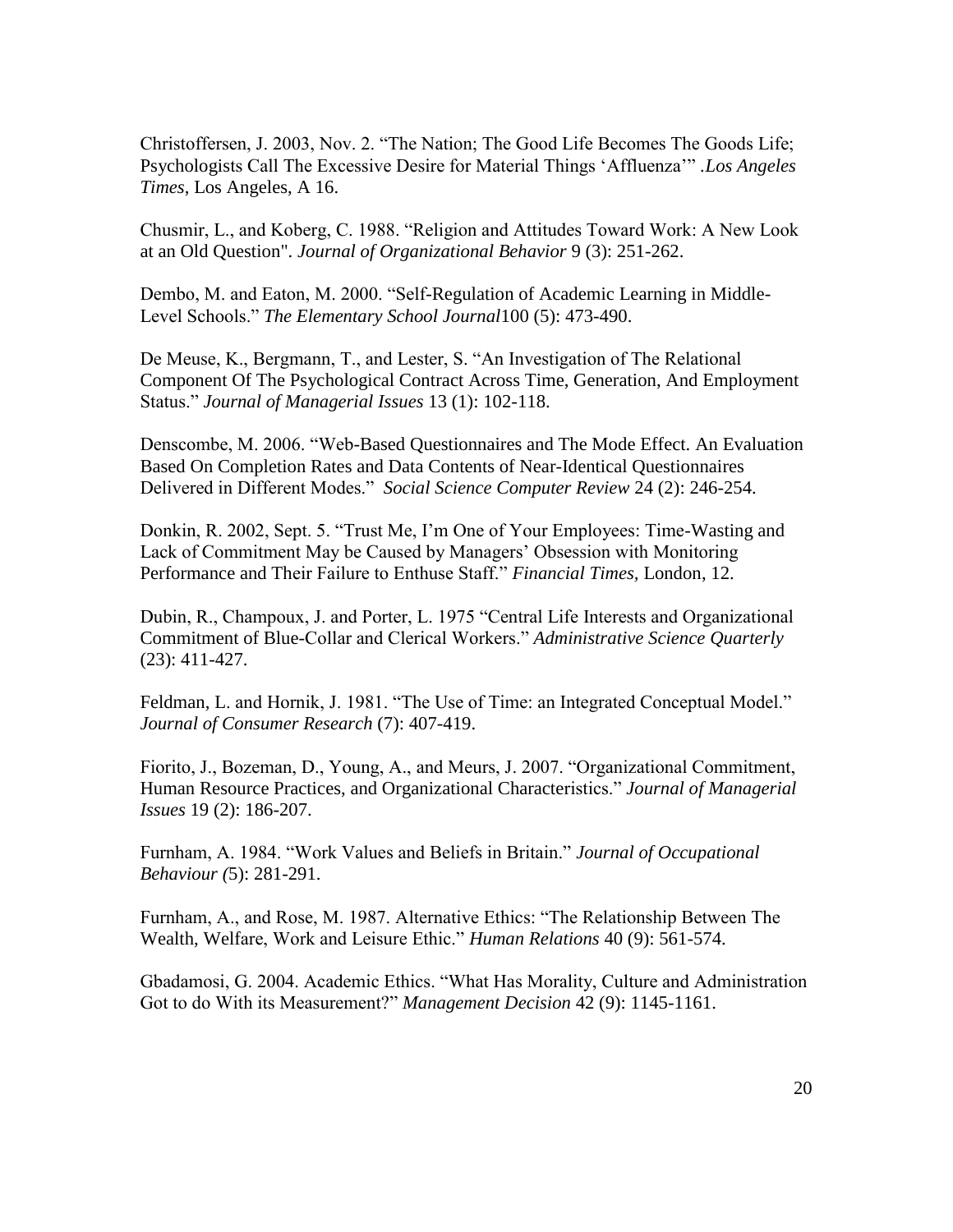Gimein, M. 1999. "Do Workers Online Mean Time"s A-Wastin" in The Workplace?; Computers: Reports of Misuse of Cyberspace May Raise Red Flags to The Boss, but The Cost of Alienating Employees Could be Even Greater*." Los Angeles Times,* Los Angeles, (December 2).

Guest, D. 1998. "Is The Psychological Contract Worth Taking Seriously?" *Journal of Organizational Behavior* 19: 649 – 694.

Hall, D., and Moss, J. 1998. "The New Protean Career Contract: Helping Organizations and Employees Adapt." *Organizational Dynamics* 98: 22-37.

Hansen, N. 1963. "The Protestant Ethic as a General Precondition for Economic Development." *The Canadian Journal of Economic and Political Science* 29 (4): 462- 474.

Haycock L., McCarthy, P., and Skay, C.1998. "Procrastination in College Students: The Role of Self-Efficacy and Anxiety." 76 (3): 317-324.

Herman, S. 2002. "How work Gains Meaning in Contractual Time: A Narrative Model for Reconstructing the Work Ethic." *Journal of Business Ethics* 38 (1/2): 65-79.

Herzberg, F. 1968. "One More Time: "How do You Motivate Employees?" *Harvard Business Review* 46 (1): 53-62.

Hill, R. and Petty, G. C. 1995. "A New Look at Selected Employability Skills: A Factor Analysis of Occupational Work Ethic." *Journal of Vocational Educational Research* 20 (4) 59-73.

Hirschfeld, R., and Field, H. 2000. "Work Centrality and Work Alienation: Distinction Aspects of General Commitment to Work." *Journal of Organizational Behavior* 32 (7): 789-800.

Hofstede, G. 1984. *Culture's Consequences: International Differences in Work-Related Values*. Beverly Hills, CA: Sage Publications, Inc.

Hofstede, G. 1983. "The Cultural Relativity of Organizational Practices and Theories." *Journal of International Business Studies* 14 (2): 75-89*.*

Hunt, S. and Morgan, R. 1994. "Organizational Commitment: One of Many Commitments or Key Mediating Constructs?" *Academy of Management Journal* 37 (6): 1568 – 1587.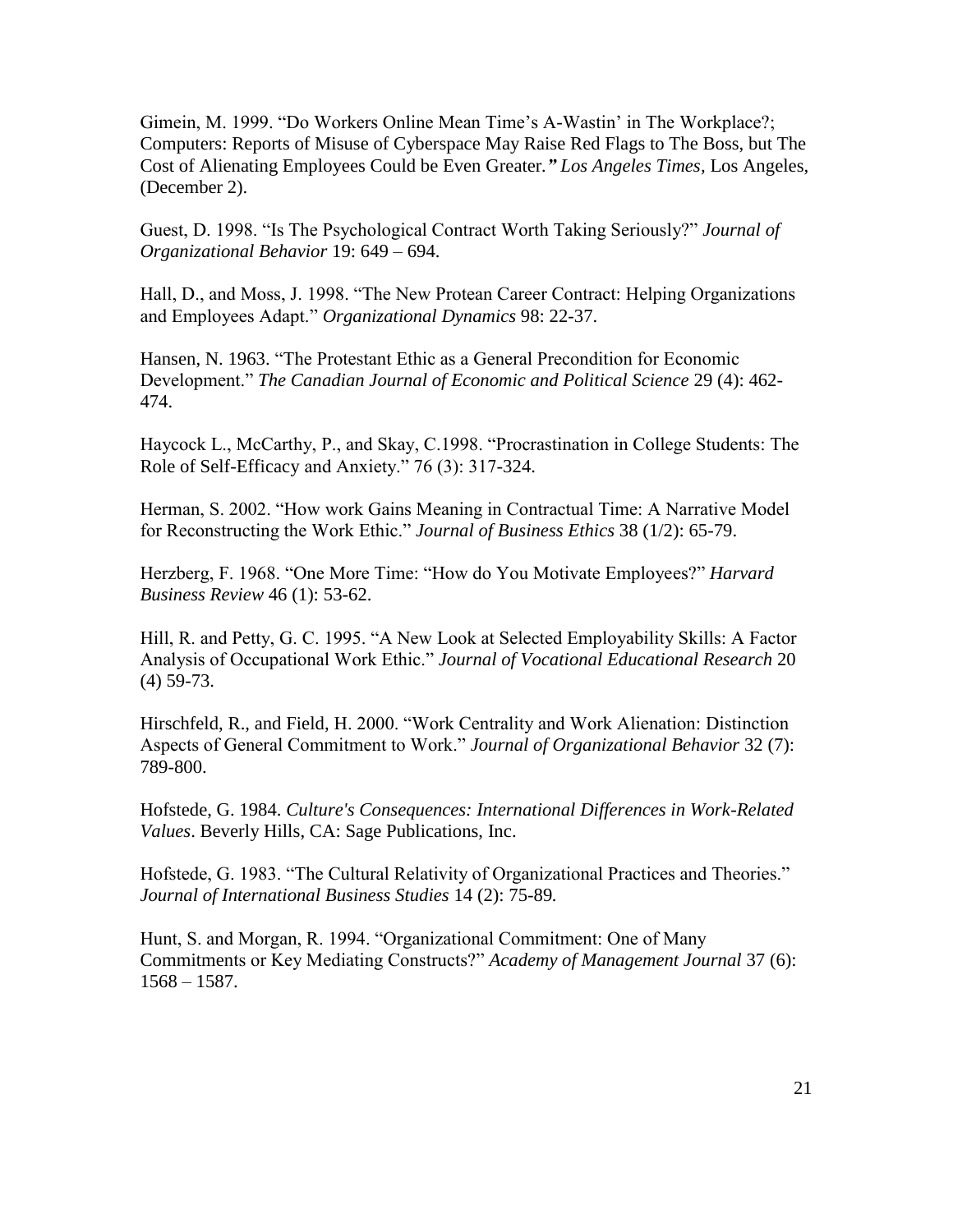Jackson, T., Weiss, K., Lundquist, J. and Hooper, D. 2003. "The Impact of Hope, Procrastination, and Social Activity On Academic Performance of Midwestern College Students." *Education* 124 (2): 310-320.

Jain, H. 1990. "Human Resource Management in Selected Japanese Firms, Their Foreign Subsidiaries and Locally Owned Counter Parts." *International Labour Review* 129 (1): 72-84.

Joy, V. and Witt, L. 1992. "Delay of Gratification as a Moderator of The Procedural Justice - Distributive Justice Relationship." *Group & Organization Studies* 17 (3): 297- 308.

Kalberg, S. 1996. "On The Neglect of Weber's Protestant Ethic as a Theoretical Treatise: Demarcating The Parameters of Postwar American Sociological Theory." *Sociological Theory* 14 (1): 49-70.

Kaplowitz, M., Hadlock, T. and Levine, R. 2004. "A Comparison of Web and Mail Survey Response Rates." *Public Opinion Quarterly* 68 (1): 94-101.

Kupperschmidt, B. 2000. "Multigeneration Employees: Strategies for Effective Management." *The Health Care Manager* 19: 65 – 76.

Lawler, E., III. 1968. "A Correlational-Causal Analysis of The Relationship Between Expectancy Attitudes and Job Performance." *Journal of Applied Psychology* 52: 462-468.

Lee, E. 2005. "The Relationship of Motivation and Flow Experience to Academic Procrastination in University Students." *The Journal of Genetic Psychology* 166 (1): 5- 14.

Libet, J., Frueh, C., Pellegrin, K., Gold, P., Santos, A. and Arana, G. 2001. "Absenteeism and Productivity Among Mental Health Employees." *Administration and Policy in Mental Health* 29 (1): 41-50.

Lorence, J. and Mortimer, J. 1985. "Job Involvement Through The Life Course: A Panel Study of Three Age Groups." *American Sociological Review* 50 (5): 618 – 638.

Loscocco, K. and Kalleberg, A.1988. "Age and The Meaning of Work in The United States and Japan." *Social Forces* 67 (2): 337-356.

McCarthy, M., Phillips, B., Mills, J., and Horn, M. 2002. "Moral Reasoning: Does The College Experience Make a Difference?" *College Student Affairs Journal* 21 (2): 3-9.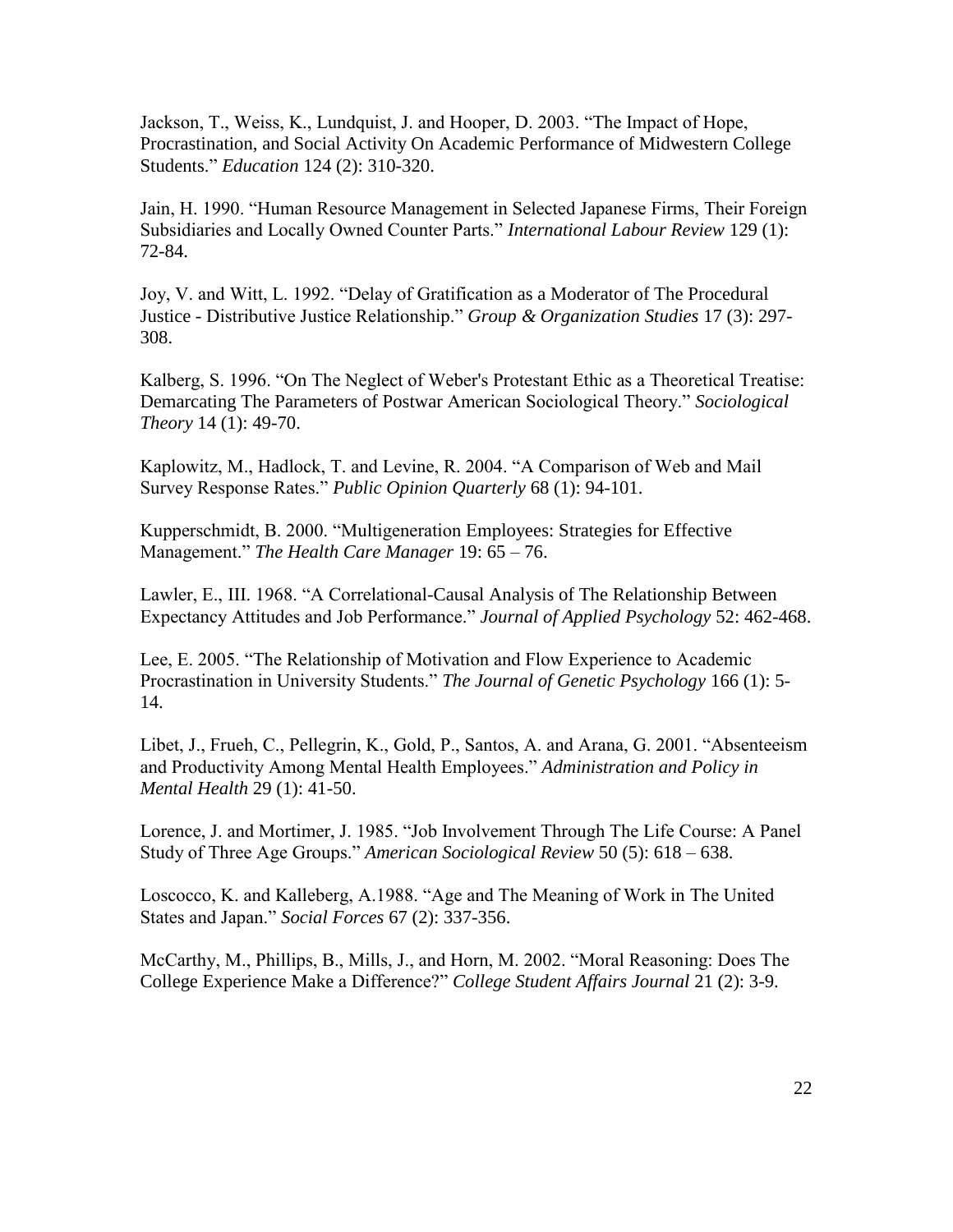Miller, M. J., Woehr, D. and Hudspeth, N. 2002. "The Meaning and Measurement of Work Ethic: Construction and Initial Validation of a Multidimensional Inventory." *Journal of Vocational Behavior* 60: 451-489.

Morgan, B., Morgan, F., Foster, V., and Kolbert, J. 2000. "Promoting The Moral a Conceptual Development of Law Enforcement Trainees: a Deliberate Psychological educational approach." *Journal of Moral Education* 2: 203–218.

Mudrack, P. E. 1999. "Time Structure and Purpose, Type A Behavior, and The Protestant Work Ethic." *Journal of Organizational Behavior* 20 (2): 145-158.

Nill, A., and Schibrowsky, J. 2005. "The Impact of Corporate Culture, The Reward System, and Perceived Moral Intensity On Marketing Students' Ethical Decision Making." *Journal of Marketing Education* 27 (1): 68-80.

Owens, J. 1980. "Ideologies and Management Training." *Training and Development Journal* 34 (3): 66-70.

Parker, S. 1981. "Change, Flexibility, Spontaneity, and Self-Determination in Leisure." *Social Forces* 60 (2): 323-331.

Payne, S., Summers, D. and Stewart, T. 1973. "Value Differences Across Three Generations." *Sociometry* 36 (1): 20 – 30.

Pearson, F., and Bruess, B. 2001. "Students' Perceptions of Factors Which Impact Their Identity and Moral Development." *College Student Affairs Journal* 20 (2): 22-37.

Pogson, C., Cober, A., Doverspike, D., and Rogers, J. 2003. "Differences in Self-Reported Work Ethic Across Three Career Stages." *Journal of Vocational Behavior* 62: 189-201.

Porter, L., Steers, R., Mowday, R. and Boulian, P. 1974. "Organizational Commitment, Job Satisfaction, and Turnover Among Psychiatric Technicians." *Journal of Applied Psychology* 59: 603–609.

Porter, L. 1969. "Effects of Task Factors On Job Attitudes and Behavior." *Personnel Psychology* 22 (4): 415-418.

Prencipe, A, & Zelazo, P. 2005. "Development of Affective Decision Making for Self and Other: Evidence for The Integration of First- and Third-Person Perspectives." *Psychological Science* 16: 501-505.

Pryor, G. 1987. "Differences Among Differences: In Search of General Work Preference Dimensions." *Journal of Applied Psychology* 72 (3): 426-433.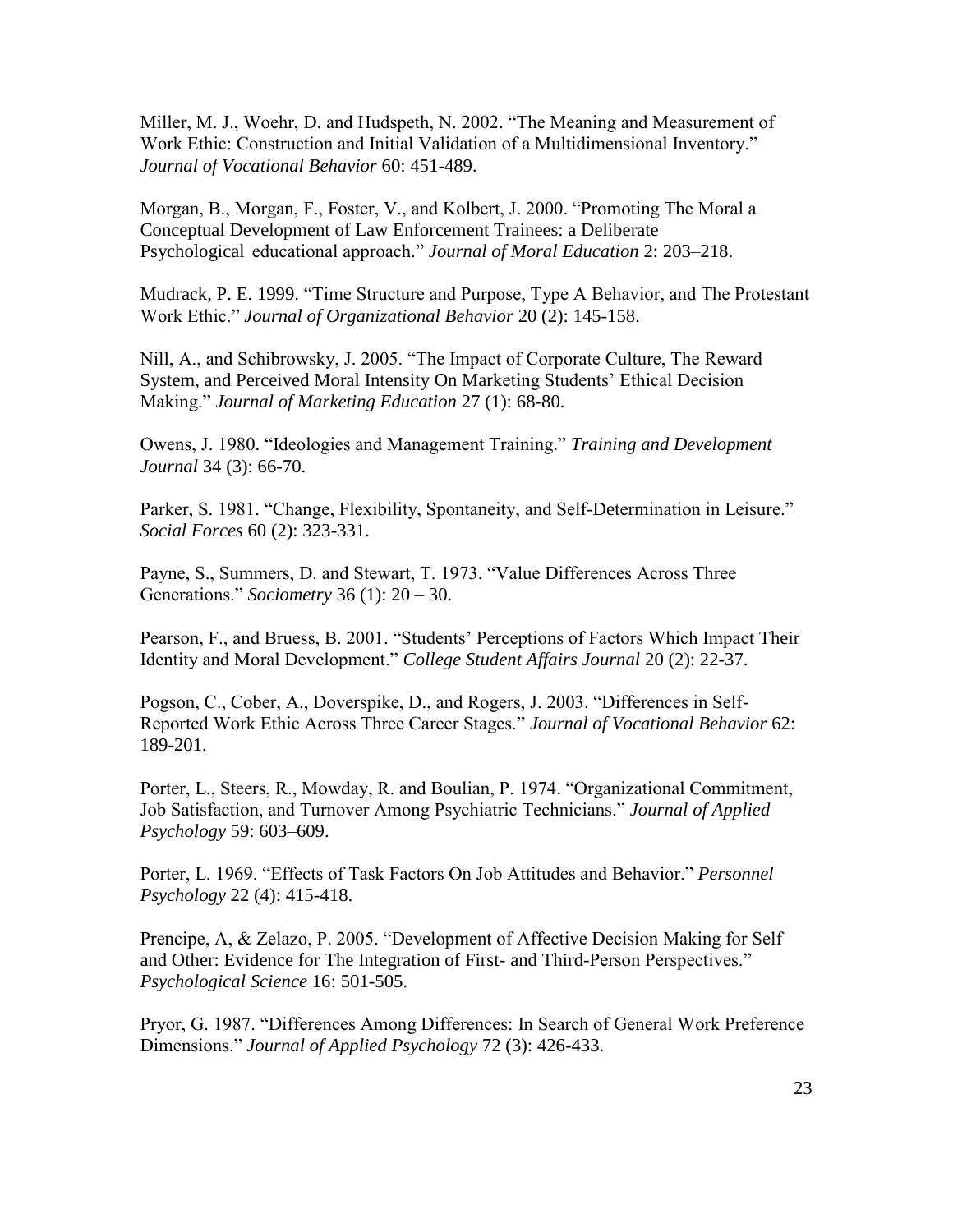Pryor, G. and Davies, R. 1989. "A Comparison of Conceptualizations of Work Centrality." *Journal of Organizational Behavior* 10: 283-289.

Ralston, D., Hold, D., Terpstra, R.and Kai-Cheng, Y. 1997. "The Impact of National Culture and Econcomic Ideology On Managerial Work Values: A Study of The United States, Russia, Japan and China." *Journal of International Business Studies* 28 (1): 177- 207.

Ravlin, E. and Ritchie, C. 2006. "Perceived and Actual Organizational Fit: Multiple Influences on Attitudes." *Journal of Managerial Issues* 28 (2): 175-192.

Rawwas, M., Al-Khatib, J. and Vitell, S. 2004. "Academic Dishonesty: A Cross-Cultural Comparison of U.S. and Chinese Marketing Students." *Journal of Marketing Education*  26 (1): 89-101.

Reichers, A. 1986. "Conflict and Organizational Commitments." *Journal of Applied Psychology* 71: 508 – 514.

Reynolds, B., and Schiffbauer, R. 2005. "Delay of Gratification and Delay Discounting: A Unifying Feedback Model of Delay-Related Impulsive Behavior." *The Psychological Record* 55: 439-460.

Rousseau, D. 1998. "The Problem of The Psychological Contract Considered*." Journal of Organizational Behavior* 19: 665–671

Shamir, B. and Ruskin, H. 1983 "Type of Community as a Moderator of Work-Leisure Relationship: A Comparative Study of Kibbutz Residents and Urban Residence." *Journal of Occupational Behavior* 4 (3): 209-221.

Silverman, I. 2003. Gender Differences in Delay of Gratification: A Meta-Analysis." *Sex Roles* 49 (9/10): 451-463.

Smola, K. and Sutton, C. 2002. "Generational Differences: Revisiting Generational Work Values for The New Millennium." *Journal of Organizational Behavior* 23 (4): 363-383.

Snodgrass, J., and Behling, R. 1996. "Differences in Moral Reasoning Between College and University Business Majors and Non-Business Majors." *Business and Professional Ethics Journal* 15 (1): 80-86.

Tabachnick, B. and Fidell, L.S. 2001*. Using Multivariate Statistics (4<sup>t</sup> ed.).* Needham Heights, MA: Allyn and Bacon.